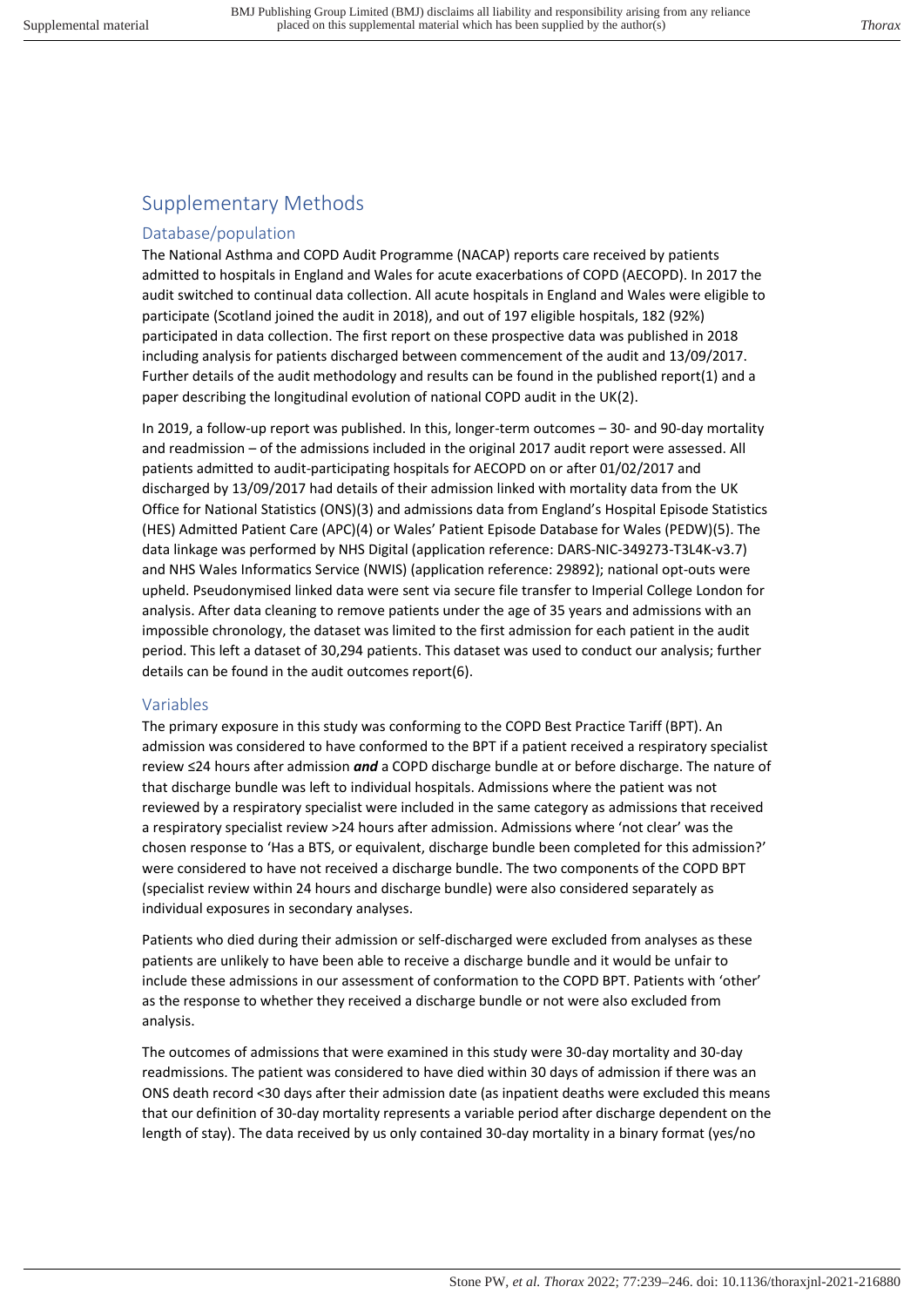patient died within 30 days of admission) therefore we are unable to calculate 30-day post-discharge mortality. The patient was considered to have been readmitted within 30 days of discharge if there was a HES APC or PEDW admission record for any type of emergency hospital admission <30 days after discharge.

Potential confounders used in the analysis were age, sex, socioeconomic status (SES), oxygen needed during admission, non-invasive ventilation (NIV) administered during admission, length of stay, smoking status, Charlson comorbidity index (CCI), and a history of mental illness. Respiratory specialist review was included as an additional confounder in analyses of the COPD discharge bundle as we hypothesised that individuals that had received a specialist review were more likely to receive a discharge bundle. SES was defined using quintile of English Index of Multiple Deprivation (IMD) or Welsh Index of Multiple Deprivation (WIMD). IMD and WIMD are measures of relative deprivation between small areas of England and Wales, respectively(7,8). Quintile of IMD/WIMD was calculated for each patient based on their home postcode. Length of stay was split into quintile of number of days between admission and discharge. Smoking status was coded as current, ex, never, or not recorded. CCI was calculated using ICD-10 codes as defined by Quan et al.(9,10). All patients were assumed to have a CCI of at least 1 as they were admitted for AECOPD. Age was excluded from the CCI as it was used individually as a covariate. Mental health diagnoses were categorised as no mental illness, mild/moderate mental illness, or severe mental illness. Mild/moderate mental illness was classified as a secondary diagnosis of either depression or anxiety (see **Supplementary Table S1** for ICD-10 codes) during the admission. Severe mental illness was classified as a secondary diagnosis of any schizophrenia, bipolar or other psychotic disorders (see **Supplementary Table S2** for ICD-10 codes) during the admission

### Statistical analysis

All data management and statistical analyses were performed using Stata 15 (StataCorp, College Station, TX, USA). Data were first summarised using means and proportions where appropriate. In our primary analysis to investigate association between an admission conforming to the COPD BPT (receiving specialist review within 24 hours *and* receiving a discharge bundle) and 30-day (from admission) mortality and 30-day (from discharge) readmission we used mixed-effects logistic regression (xtlogit command, 're' option) with a random intercept for hospital to account for clustering of patients within hospitals. Odds ratios with 95% confidence intervals were generated for each outcome. After univariate analysis, regression models were adjusted by including the potential confounders described above as covariates in the model.

Secondary analyses were performed using specialist review within 24 hours and receipt of a discharge bundle as the independent variables in place of conformation to the BPT to test the individual components of the BPT. Additionally, we further tested the components of the specialist review within 24 hours variable: patients that either did or did not have a specialist review, and for patients that did have a review, those who had one in ≤24 hours and those that had one in >24 hours.

Missing data were minimal for variables included in regression models and where data were missing, complete case analysis was used. Odds ratio graphs were generated using coefplot(11).

#### Sensitivity analyses

We repeated the discharge bundle analysis excluding 'not clear' responses to the 'Has a BTS, or equivalent, discharge bundle been completed for this admission?' question to determine if there was a strengthening of the effect of a discharge bundle on the outcomes if it was known for certain whether a patient received a bundle or not. We also repeated the specialist review analyses using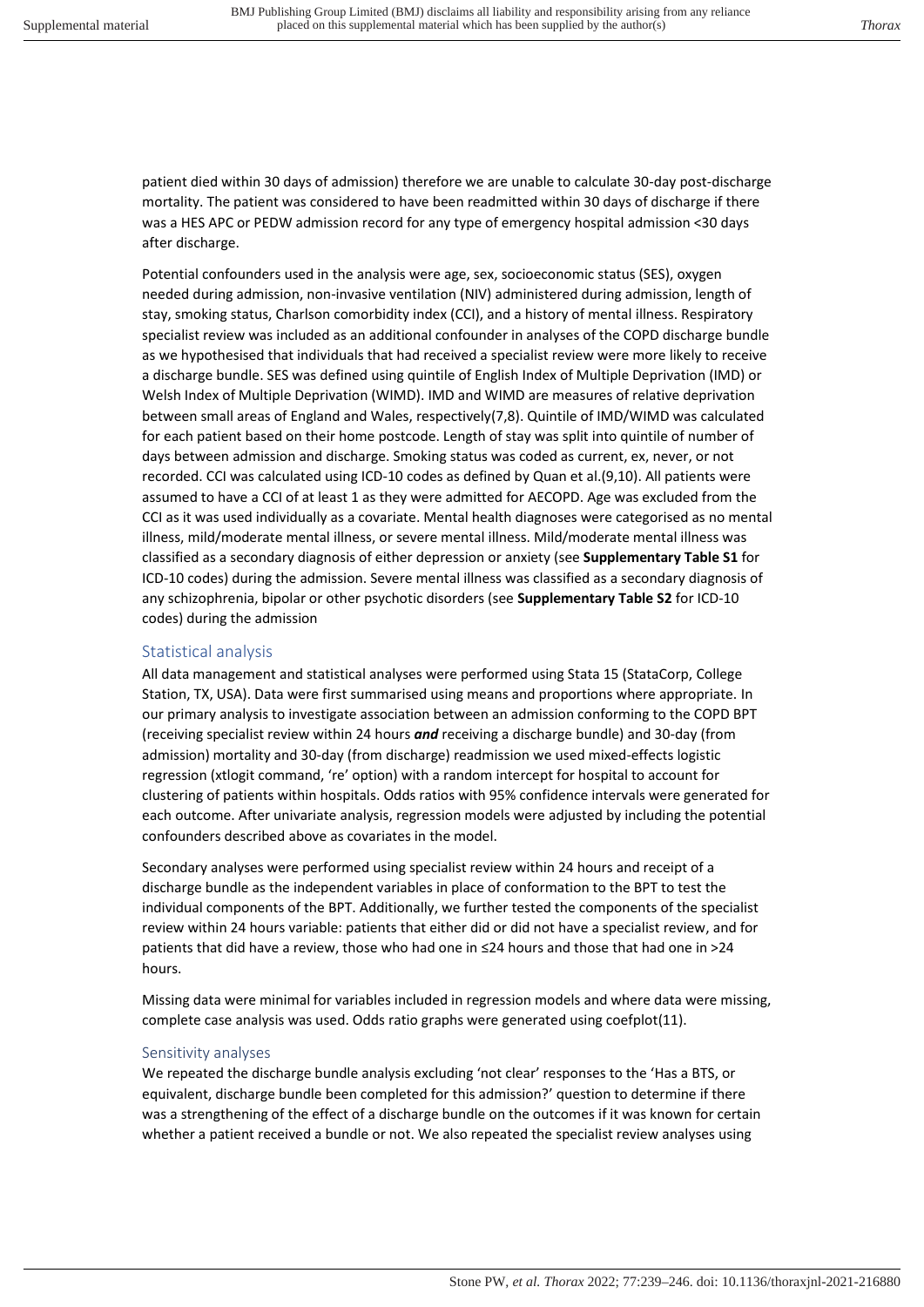the full audit cohort (including patients that died as an inpatient or self-discharged) to determine if specialist review was associated with mortality in the full 30-day period from admission or inpatient mortality. Additionally, we repeated the analysis using 90-day mortality and 90-day readmissions as the outcomes. This was to examine if the benefits of the COPD BPT were not detectable until sufficient time had passed for all elements of the discharge bundle to be completed (such as smoking cessation and pulmonary rehabilitation). We also ran the analysis without Welsh hospitals, as these are not eligible to participate in the BPT, to see if there was any change in patient outcomes. Finally, we examined if there was any difference in patient outcomes between hospitals that met the 60% target for BPT conforming admissions and hospitals that did not meet the target.

### Ethical approval

The audit operates under Section 251 approval from the Confidentiality Advisory Group (CAG) of the Health Research Authority (HRA). The reference number is CAG-8-06(b)/2013. This approval also grants the Royal College of Physicians permission to link audit data to externally held sources of data (using patient identifiable data items) for derivation of longer-term outcomes of the patient cohort. A record of the approval can be found at: [https://www.hra.nhs.uk/about-the-hra/our](https://www.hra.nhs.uk/about-the-hra/our-committees/section-251/cag-advice-and-approval-decisions)[committees/section-251/cag-advice-and-approval-decisions](https://www.hra.nhs.uk/about-the-hra/our-committees/section-251/cag-advice-and-approval-decisions) (April 2013 onwards; non research). The data sharing agreement with NHS digital (DARS-NIC-349273-T3L4K-v3.7) also permits publication of aggregated patient data in peer-reviewed journals. Additional approval for this specific project was sought from HQIP following NACAP processes through an Extended Scope Output form.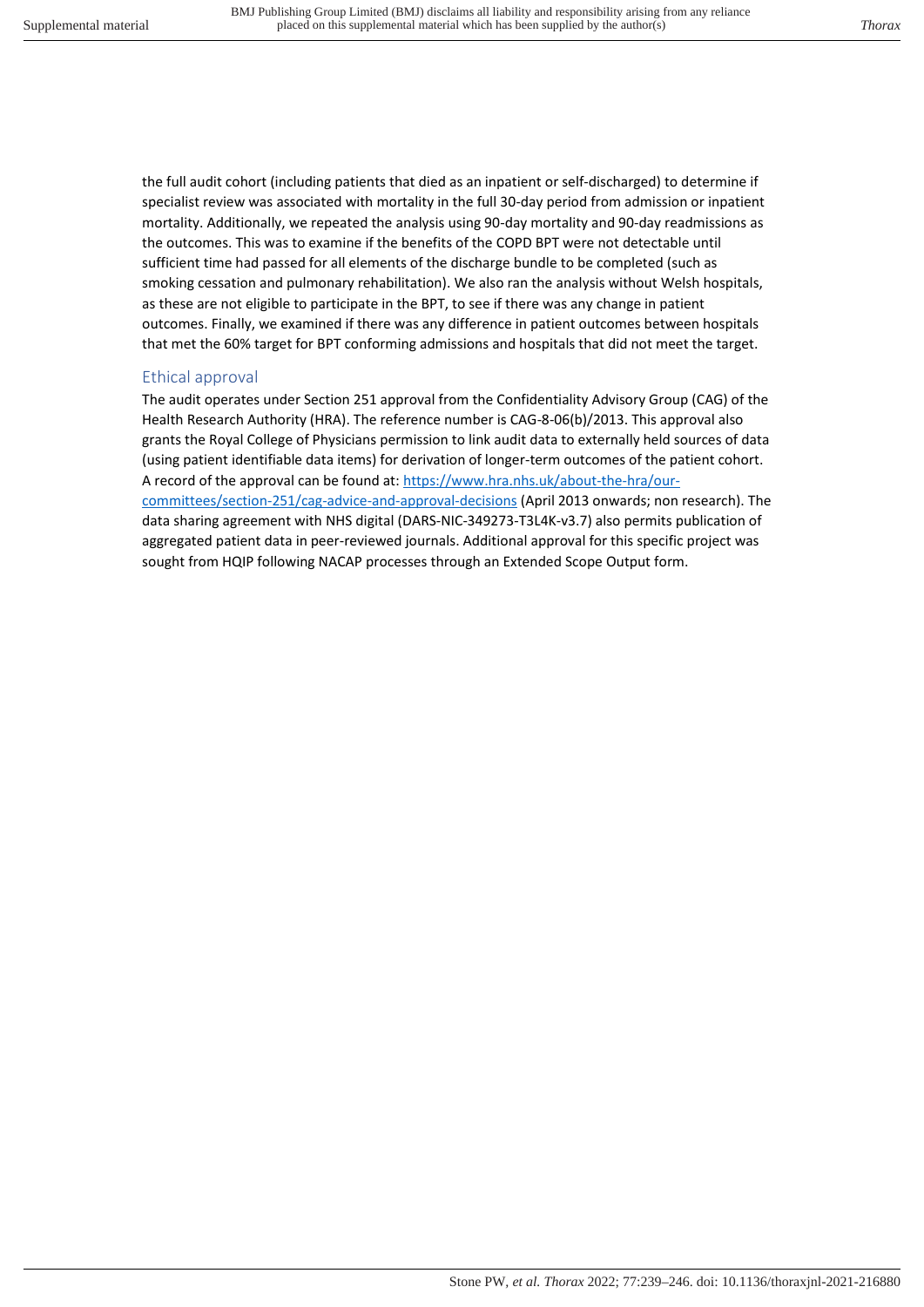## Supplementary Results

### The COPD BPT individual components

### Respiratory specialist review

53% of admissions were reviewed by a respiratory specialist within 24 hours (**Supplementary Table S4**). Patients that received a respiratory specialist review within 24 hours, compared with patients who did not receive a respiratory specialist review or received a review in >24 hours, were slightly younger (71.3 vs 73.0 years), had more prescribed oxygen (59.5% vs. 49.6%), more NIV administered (11.7% vs. 6.0%), more smoking status recorded (93.9% vs 87.0%), more likely to have DECAF score recorded (19.7% vs. 7.3%), and more spirometry results available (43.5% vs. 31.3%) (**Supplementary Table S4**).

24% of patients did not receive a respiratory specialist review at all (**Supplementary Table S5**). Of the 76% of patients who did receive a review, 69% were within 24 hours of admission, meaning that 31% of reviewed patients had to wait more than 24 hours for a review (**Supplementary Table S6**). Patients who received a respiratory specialist review, compared with patients who did not receive a specialist review at all, had more prescribed oxygen (59.7% vs. 39.2%), more NIV administered (11.3% vs.1.7%), fewer hospital stays of 0-1 days (19.5% vs. 48.4%), more hospital stays of 9 or more days (20.9% vs. 10.4%), more smoking status recorded (93.5% vs. 81.4%), more DECAF score recorded (17.7% vs. 1.5%), and more spirometry results recorded (41.7% vs. 24.9%) (**Supplementary Table S5**). Patients who received a respiratory specialist review within 24 hours of admission, compared with patients who received a specialist review in >24 hours of admission, had more hospital stays of 0-1 days (25.9% vs. 5.2%) and fewer hospital stays of 9 or more days (17.6% vs. 28.2%) (**Supplementary Table S6**).

In mixed-effects logistic regression analysis, we found no significant difference in 30-day mortality or 30-day readmission between admissions that were reviewed by a respiratory specialist within 24 hours and those that were not reviewed or reviewed in >24 hours (**Figure 2a**/**Supplementary Table S7**). We also did not find a significant difference in 30-day mortality or 30-day readmission between patients who did and did not receive a specialist review (**Figure 2b**/**Supplementary Table S8**) and neither did we find a significant difference in either outcome between patients who received a review within 24 hours and those who received a review in >24 hours (**Figure 2c**/**Supplementary Table S9**).

### COPD discharge care bundle

54% of admissions received a discharge bundle (**Supplementary Table S10**). Patients who received a discharge bundle, compared with patients who did not receive a discharge bundle, had more prescribed oxygen (60.1% vs. 48.8%), more NIV administered (10.5% vs. 7.3%), fewer hospital stays of 0-1 days (20.2% vs. 33.5%), more hospital stays of 9 or more days (20.6% vs. 15.8%), more smoking status recorded (95.2% vs. 85.4%), more DECAF score recorded (24.1% vs. 1.9%), and more spirometry results available (44.1% vs. 30.4%) (**Supplementary Table S10**).

In mixed-effects logistic regression analysis, no significant difference in 30-day mortality or 30-day readmission was observed between admissions that received a discharge bundle and those that did not receive a discharge bundle (**Figure 2d**/**Supplementary Table S11**).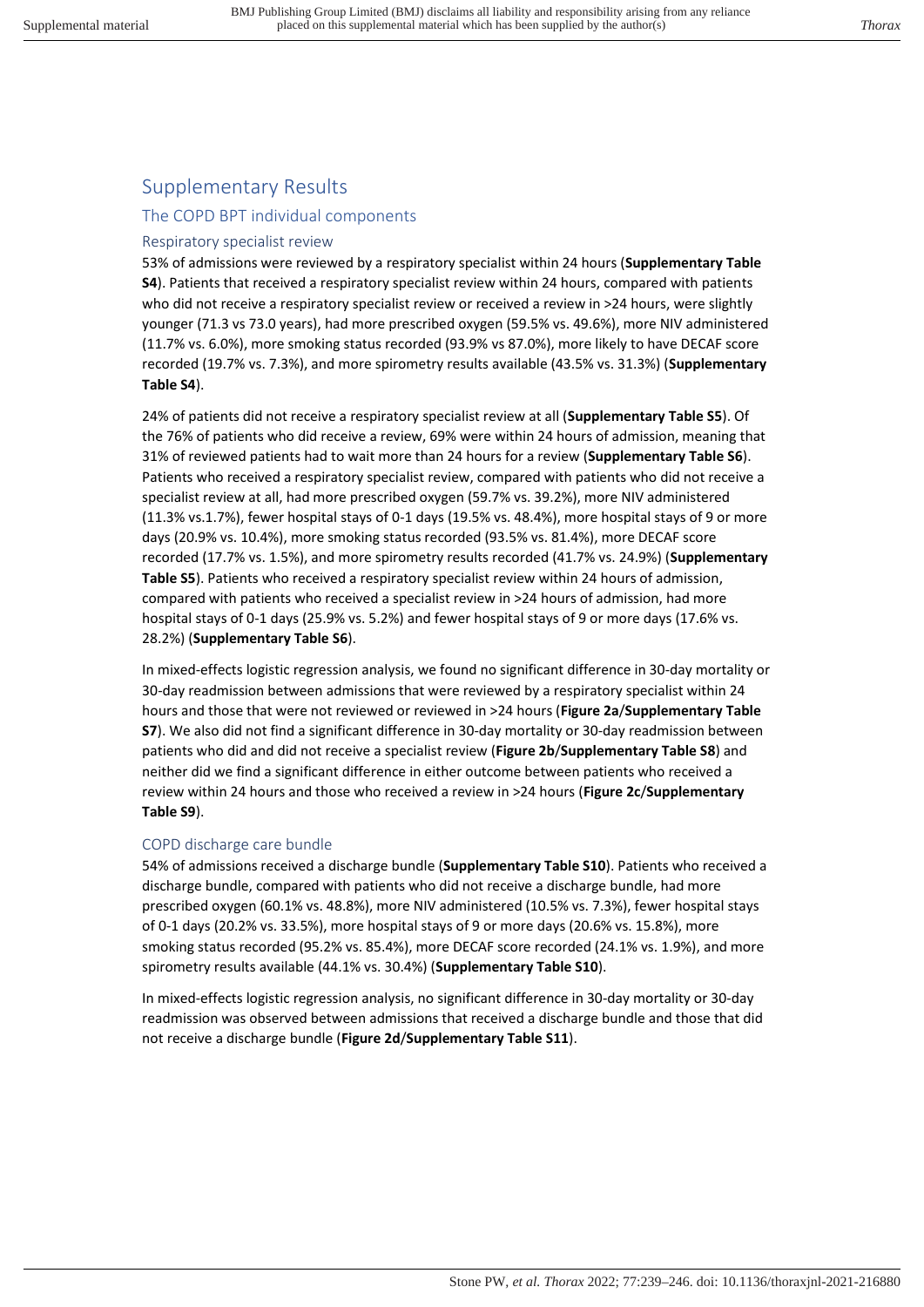## Supplementary References

- 1. Stone RA, McMillan V, Mortier K, Holzhauer-Barrie J, Riordan J, Stone P, et al. *COPD: Working together. National Chronic Obstructive Pulmonary Disease (COPD) Audit Programme: Clinical audit of COPD exacerbations admitted to acute hospitals in England and Wales 2017. Data analysis and methodology.* [Online] RCP, 2018 Apr. Available from: https://www.rcplondon.ac.uk/projects/outputs/copd-working-together-clinical-audit-2017
- 2. Hurst JR, Quint JK, Stone RA, Silove Y, Youde J, Roberts CM. National clinical audit for hospitalised exacerbations of COPD. *ERJ Open Research*. [Online] European Respiratory Society; 2020;6(3). Available from: doi:10.1183/23120541.00208-2020 [Accessed: 13th October 2020]
- 3. NHS Digital. *Linked HES-ONS mortality data*. [Online] NHS Digital. Available from: https://digital.nhs.uk/data-and-information/data-tools-and-services/data-services/linked-hesons-mortality-data [Accessed: 25th November 2019]
- 4. NHS Digital. *Hospital Episode Statistics (HES)*. [Online] NHS Digital. Available from: https://digital.nhs.uk/data-and-information/data-tools-and-services/data-services/hospitalepisode-statistics [Accessed: 25th November 2019]
- 5. NHS Wales. *Patient Episode Database for Wales (PEDW)*. [Online] Available from: https://www.wales.nhs.uk/document/176173 [Accessed: 25th November 2019]
- 6. Hurst J, Stone RA, McMillan V, Mortier K, Shanahan L, Moussaif M, et al. *Outcomes of patients included in the 2017 COPD clinical audit (patients with COPD exacerbations discharged from acute hospitals in England and Wales between February and September 2017). Audit report.* [Online] RCP, 2019 May. Available from: https://www.nacap.org.uk/nacap/welcome.nsf/vwFiles/COPD-2017- Outcomes/\$File/COPD\_Working\_Together\_Longer\_Term\_Outcomes\_Report\_2017.pdf?openele ment
- 7. Department for Communities and Local Government. *English indices of deprivation 2015*. [Online] GOV.UK. Available from: https://www.gov.uk/government/statistics/english-indices-ofdeprivation-2015 [Accessed: 14th August 2019]
- 8. Welsh Government. *Welsh Index of Multiple Deprivation (full Index update with ranks): 2014*. [Online] GOV.WALES. Available from: https://gov.wales/welsh-index-multiple-deprivation-fullindex-update-ranks-2014 [Accessed: 14th August 2019]
- 9. Charlson ME, Pompei P, Ales KL, MacKenzie CR. A new method of classifying prognostic comorbidity in longitudinal studies: Development and validation. *Journal of Chronic Diseases*. [Online] 1987;40(5): 373–383. Available from: doi:10.1016/0021-9681(87)90171-8
- 10. Quan H, Sundararajan V, Halfon P, Fong A, Burnand B, Luthi J-C, et al. Coding Algorithms for Defining Comorbidities in ICD-9-CM and ICD-10 Administrative Data. *Medical Care*. [Online] 2005;43(11): 1130. Available from: doi:10.1097/01.mlr.0000182534.19832.83
- 11. Jann B. *COEFPLOT: Stata module to plot regression coefficients and other results*. [Online] Boston College Department of Economics; 2013. Available from: https://ideas.repec.org/c/boc/bocode/s457686.html [Accessed: 28th August 2019]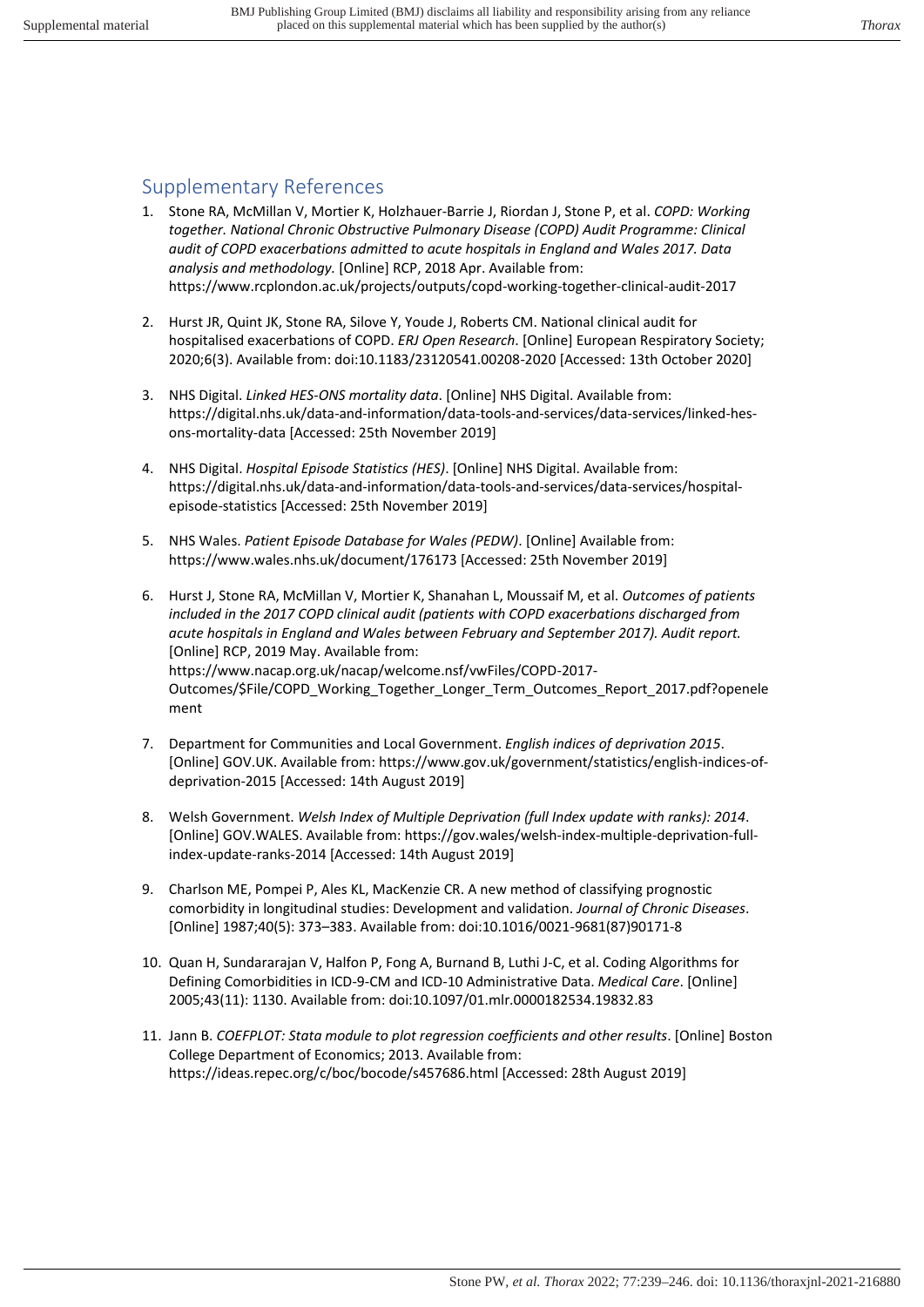# Supplementary Tables

**Supplementary Table S1.** Mild/moderate mental illness (depression or anxiety) ICD-10 codes. All sub-codes were included for each code.

| ICD-10 Code | <b>Description</b>                    |
|-------------|---------------------------------------|
| F32         | Depressive episode                    |
| F33         | Recurrent depressive disorder         |
| F34         | Persistent mood [affective] disorders |
| F38         | Other mood [affective] disorders      |
| F39         | Unspecified mood [affective] disorder |
| F40         | Phobic anxiety disorders              |
| F41         | Other anxiety disorders               |

**Supplementary Table S2.** Severe mental illness (schizophrenia, bipolar or other psychotic disorder) ICD-10 codes. All sub-codes were included for each code.

| ICD-10 Code     | <b>Description</b>                                                                  |
|-----------------|-------------------------------------------------------------------------------------|
| <b>F06</b>      | Other mental disorders due to brain damage and dysfunction and to physical disease  |
| F <sub>10</sub> | Mental and behavioural disorders due to use of alcohol                              |
| F <sub>11</sub> | Mental and behavioural disorders due to use of opioids                              |
| F <sub>12</sub> | Mental and behavioural disorders due to use of cannabinoids                         |
| F <sub>13</sub> | Mental and behavioural disorders due to use of sedatives or hypnotics               |
| F <sub>14</sub> | Mental and behavioural disorders due to use of cocaine                              |
| F <sub>15</sub> | Mental and behavioural disorders due to use of other stimulants, including caffeine |
| F <sub>16</sub> | Mental and behavioural disorders due to use of hallucinogens                        |
| F <sub>18</sub> | Mental and behavioural disorders due to use of volatile solvents                    |
| F <sub>19</sub> | Mental and behavioural disorders due to multiple drug use and use of other          |
|                 | psychoactive substances                                                             |
| F <sub>20</sub> | Schizophrenia                                                                       |
| F <sub>23</sub> | Acute and transient psychotic disorders                                             |
| F <sub>24</sub> | Induced delusional disorder                                                         |
| F <sub>25</sub> | Schizoaffective disorders                                                           |
| F <sub>28</sub> | Other nonorganic psychotic disorders                                                |
| F30             | Manic episode                                                                       |
| F31             | Bipolar affective disorder                                                          |
| <b>F60</b>      | Specific personality disorders                                                      |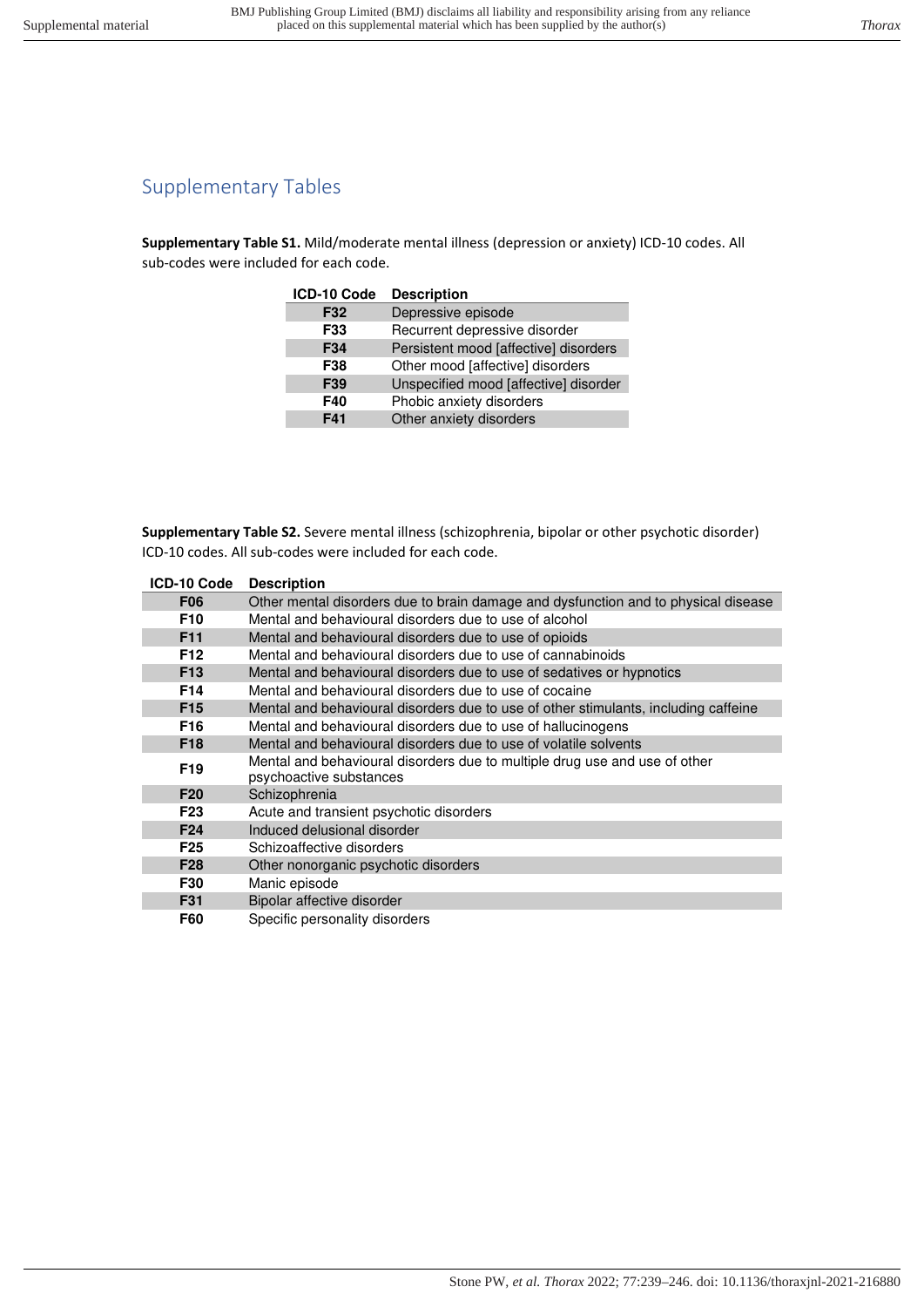**Supplementary Table S3.** Odds ratios and 95% confidence intervals for mortality and readmission for people discharged from hospital following acute exacerbation of COPD whose admissions conformed to the COPD Best Practice Tariff (BPT) relative to those whose admissions did not conform to the COPD BPT.

| COPD BPT admission outcomes             | Odds ratio (95% CI)     | Adjusted* odds<br>ratio (95% CI) |  |  |
|-----------------------------------------|-------------------------|----------------------------------|--|--|
| Death within 30 days of admission       | $(0.85 - 1.18)$<br>1.00 | $(0.92 - 1.29)$<br>1.09          |  |  |
| Death within 90 days of admission       | $1.02$ $(0.92 - 1.12)$  | $(0.99 - 1.22)$<br>1.10          |  |  |
| Readmission within 30 days of discharge | $(0.90 - 1.02)$<br>0.96 | 0.96<br>$(0.90 - 1.02)$          |  |  |
| Readmission within 90 days of discharge | 1.01<br>$(0.96 - 1.07)$ | $(0.98 - 1.10)$<br>1.04          |  |  |

\*Adjusted for age, sex, socioeconomic status, oxygen requirement, non-invasive ventilation requirement, length of stay, smoking status, Charlson comorbidity index, and mental health diagnoses. **Notes:** Statistically significant results in bold.

**Abbreviations:** BPT: Best Practice Tariff; CI: confidence interval; COPD: chronic obstructive pulmonary disease.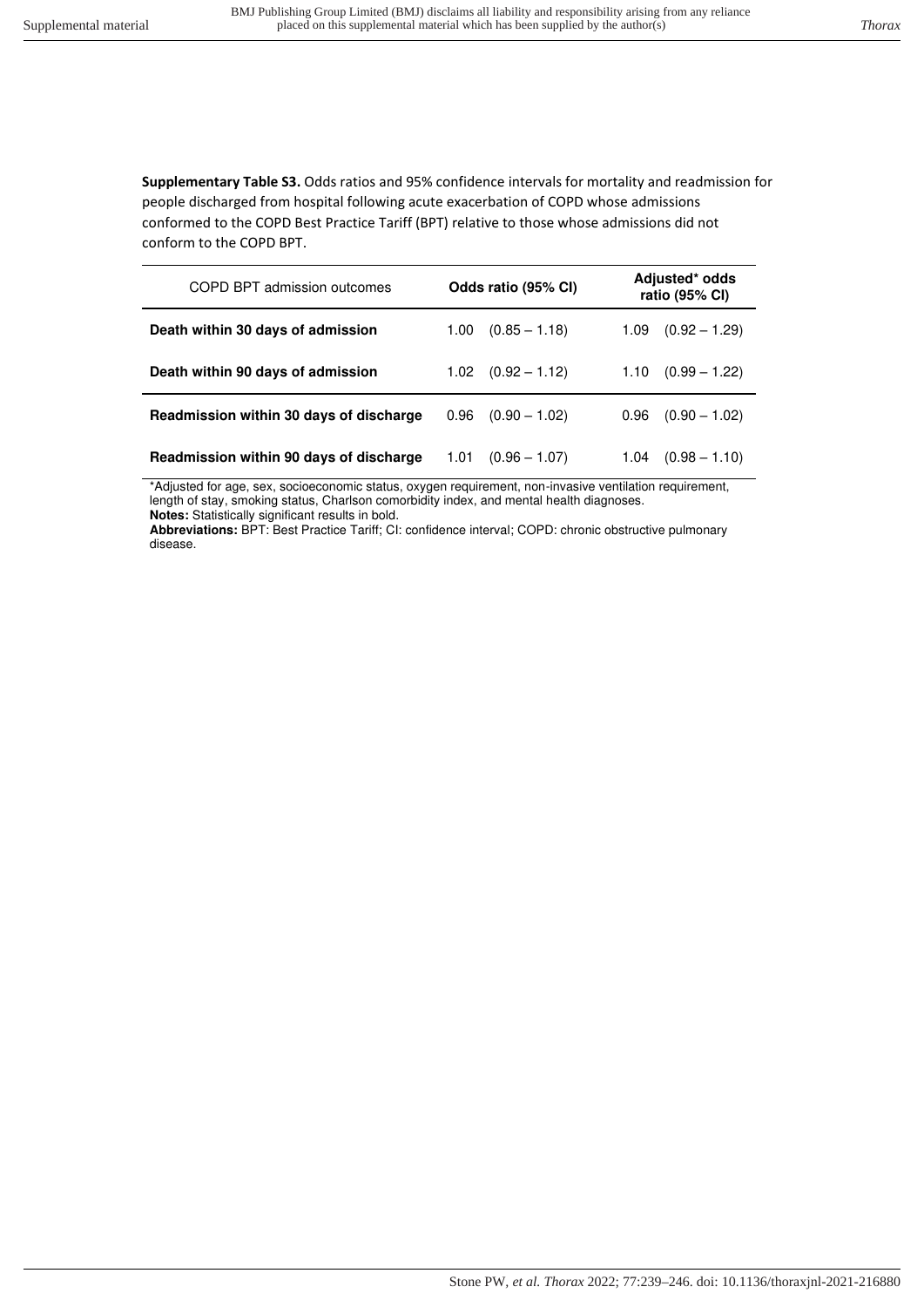**Supplementary Table S4.** Demographics of and outcomes for people discharged from hospital following acute exacerbation of COPD who received a respiratory specialist review within 24 hours of admission and those who did not receive a review or received a review in more than 24 hours after admission. N=28,345

| $N = 14,991$<br>$N = 13,354$<br>(%)<br>(%)<br>n<br>n<br>Age (years)<br>71.3<br>73.0<br>(11.0)<br>Mean (SD)<br>(10.5)<br>Gender<br>Male<br>6,939<br>(46.3%)<br>6,299<br>(47.2%)<br>Female<br>8,052<br>(53.7%)<br>7,055<br>(52.8%)<br>Quintile of IMD/WIMD<br>1 (most deprived)<br>5,049<br>(33.7%)<br>4,204<br>(31.5%)<br>2<br>3,573<br>$(23.8\%)$<br>3,190<br>(23.9%)<br>3<br>2,688<br>(17.9%)<br>2,543<br>$(19.0\%)$<br>4<br>2,074<br>$(13.8\%)$<br>1,928<br>$(14.4\%)$<br>5 (least deprived)<br>1,473<br>(9.8%<br>1,363<br>(10.2%)<br>No data<br>134<br>$(0.9\%)$<br>126<br>$(0.9\%)$<br>Oxygen prescription<br>Not needed<br>2,642<br>(17.6%)<br>2,710<br>(20.3%)<br>3,424<br>Not prescribed<br>(22.8%)<br>4,015<br>$(30.1\%)$<br>Prescribed<br>8,925<br>(59.5%)<br>6,629<br>$(49.6\%)$<br>NIV administered<br>1,754<br>(11.7%)<br>801<br>$(6.0\%)$<br>Length of stay quintile<br>$0-1$ days<br>3,877<br>$(25.9\%)$<br>$(26.8\%)$<br>3,579<br>2-3 days<br>3,699<br>(24.7%)<br>3,172<br>$(23.8\%)$<br>2,475<br>4-5 days<br>(16.5%)<br>2,173<br>(16.3%)<br>6-8 days<br>2,301<br>$(15.4\%)$<br>1,855<br>(13.9%)<br>$9+$ days<br>(17.6%)<br>2,639<br>2,575<br>(19.3%)<br><b>Smoking status</b><br>Never smoked<br>430<br>$(2.9\%)$<br>558<br>$(4.2\%)$<br>Ex-smoker<br>8,596<br>(57.3%)<br>7,199<br>$(53.9\%)$<br>Current smoker<br>5,058<br>(33.7%)<br>3,863<br>(28.9%)<br>Not recorded<br>907<br>$(6.1\%)$<br>1,734<br>$(13.0\%)$<br><b>Charlson Comorbidity Index</b><br>1<br>7,630<br>$(50.9\%)$<br>6,005<br>$(45.0\%)$<br>$\sqrt{2}$<br>3,677<br>(24.5%)<br>3,431<br>(25.7%)<br>3<br>1,936<br>(12.9%)<br>1,904<br>(14.3%)<br>4<br>929<br>(6.2%)<br>1,000<br>(7.5%)<br>5<br>462<br>$(3.1\%)$<br>521<br>$(3.9\%)$<br>6<br>221<br>159<br>$(1.1\%)$<br>$(1.7\%)$<br>$7+$<br>198<br>(1.3%)<br>272<br>$(2.0\%)$<br><b>Mental health diagnoses</b><br>No mental illness<br>11,859<br>$(79.1\%)$<br>10,797<br>$(80.9\%)$<br>Mild/moderate mental illness<br>2,176<br>(14.5%)<br>1,737<br>$(13.0\%)$<br>Severe mental illness<br>956<br>$(6.4\%)$<br>820<br>$(6.1\%)$<br><b>DECAF</b> score<br>1,729<br>(11.5%)<br>489<br>(3.7%)<br>Low risk (0-1)<br>Intermediate risk (2)<br>(4.9%<br>733<br>274<br>$(2.1\%)$<br>494<br>(3.3%)<br>211<br>$(1.6\%)$<br>High risk (3-6)<br>No data<br>12,035<br>(80.3%)<br>12,380<br>(92.7%)<br>Spirometry: FEV <sub>1</sub> /FVC ratio<br>$\geq 0.7$<br>751<br>$(5.0\%)$<br>622<br>(4.7%<br>< 0.7<br>5,666<br>(37.8%)<br>3,471<br>$(26.0\%)$<br>Invalid $(< 0.2$ or $> 1.0$ )<br>111<br>(0.7%<br>$(0.7\%)$<br>87<br>No data<br>8,463<br>(56.5%)<br>9,174<br>(68.7%)<br><b>Outcomes</b><br>Patient died within 30 days of admission<br>401<br>(2.7%)<br>345<br>(2.6%)<br>Patient readmitted within 30 days of discharge<br>3,763<br>(25.1%)<br>3,473<br>$(26.0\%)$ | <b>Patient reviewed within</b><br>24 hours of admission |  | Patient not reviewed or<br>reviewed in >24 hours |  |  |
|-----------------------------------------------------------------------------------------------------------------------------------------------------------------------------------------------------------------------------------------------------------------------------------------------------------------------------------------------------------------------------------------------------------------------------------------------------------------------------------------------------------------------------------------------------------------------------------------------------------------------------------------------------------------------------------------------------------------------------------------------------------------------------------------------------------------------------------------------------------------------------------------------------------------------------------------------------------------------------------------------------------------------------------------------------------------------------------------------------------------------------------------------------------------------------------------------------------------------------------------------------------------------------------------------------------------------------------------------------------------------------------------------------------------------------------------------------------------------------------------------------------------------------------------------------------------------------------------------------------------------------------------------------------------------------------------------------------------------------------------------------------------------------------------------------------------------------------------------------------------------------------------------------------------------------------------------------------------------------------------------------------------------------------------------------------------------------------------------------------------------------------------------------------------------------------------------------------------------------------------------------------------------------------------------------------------------------------------------------------------------------------------------------------------------------------------------------------------------------------------------------------------------------------------------------------------------------------------------------------------------------------------------------------------------------------------------------------------------------------------------------------------------------------------------|---------------------------------------------------------|--|--------------------------------------------------|--|--|
|                                                                                                                                                                                                                                                                                                                                                                                                                                                                                                                                                                                                                                                                                                                                                                                                                                                                                                                                                                                                                                                                                                                                                                                                                                                                                                                                                                                                                                                                                                                                                                                                                                                                                                                                                                                                                                                                                                                                                                                                                                                                                                                                                                                                                                                                                                                                                                                                                                                                                                                                                                                                                                                                                                                                                                                               |                                                         |  |                                                  |  |  |
|                                                                                                                                                                                                                                                                                                                                                                                                                                                                                                                                                                                                                                                                                                                                                                                                                                                                                                                                                                                                                                                                                                                                                                                                                                                                                                                                                                                                                                                                                                                                                                                                                                                                                                                                                                                                                                                                                                                                                                                                                                                                                                                                                                                                                                                                                                                                                                                                                                                                                                                                                                                                                                                                                                                                                                                               |                                                         |  |                                                  |  |  |
|                                                                                                                                                                                                                                                                                                                                                                                                                                                                                                                                                                                                                                                                                                                                                                                                                                                                                                                                                                                                                                                                                                                                                                                                                                                                                                                                                                                                                                                                                                                                                                                                                                                                                                                                                                                                                                                                                                                                                                                                                                                                                                                                                                                                                                                                                                                                                                                                                                                                                                                                                                                                                                                                                                                                                                                               |                                                         |  |                                                  |  |  |
|                                                                                                                                                                                                                                                                                                                                                                                                                                                                                                                                                                                                                                                                                                                                                                                                                                                                                                                                                                                                                                                                                                                                                                                                                                                                                                                                                                                                                                                                                                                                                                                                                                                                                                                                                                                                                                                                                                                                                                                                                                                                                                                                                                                                                                                                                                                                                                                                                                                                                                                                                                                                                                                                                                                                                                                               |                                                         |  |                                                  |  |  |
|                                                                                                                                                                                                                                                                                                                                                                                                                                                                                                                                                                                                                                                                                                                                                                                                                                                                                                                                                                                                                                                                                                                                                                                                                                                                                                                                                                                                                                                                                                                                                                                                                                                                                                                                                                                                                                                                                                                                                                                                                                                                                                                                                                                                                                                                                                                                                                                                                                                                                                                                                                                                                                                                                                                                                                                               |                                                         |  |                                                  |  |  |
|                                                                                                                                                                                                                                                                                                                                                                                                                                                                                                                                                                                                                                                                                                                                                                                                                                                                                                                                                                                                                                                                                                                                                                                                                                                                                                                                                                                                                                                                                                                                                                                                                                                                                                                                                                                                                                                                                                                                                                                                                                                                                                                                                                                                                                                                                                                                                                                                                                                                                                                                                                                                                                                                                                                                                                                               |                                                         |  |                                                  |  |  |
|                                                                                                                                                                                                                                                                                                                                                                                                                                                                                                                                                                                                                                                                                                                                                                                                                                                                                                                                                                                                                                                                                                                                                                                                                                                                                                                                                                                                                                                                                                                                                                                                                                                                                                                                                                                                                                                                                                                                                                                                                                                                                                                                                                                                                                                                                                                                                                                                                                                                                                                                                                                                                                                                                                                                                                                               |                                                         |  |                                                  |  |  |
|                                                                                                                                                                                                                                                                                                                                                                                                                                                                                                                                                                                                                                                                                                                                                                                                                                                                                                                                                                                                                                                                                                                                                                                                                                                                                                                                                                                                                                                                                                                                                                                                                                                                                                                                                                                                                                                                                                                                                                                                                                                                                                                                                                                                                                                                                                                                                                                                                                                                                                                                                                                                                                                                                                                                                                                               |                                                         |  |                                                  |  |  |
|                                                                                                                                                                                                                                                                                                                                                                                                                                                                                                                                                                                                                                                                                                                                                                                                                                                                                                                                                                                                                                                                                                                                                                                                                                                                                                                                                                                                                                                                                                                                                                                                                                                                                                                                                                                                                                                                                                                                                                                                                                                                                                                                                                                                                                                                                                                                                                                                                                                                                                                                                                                                                                                                                                                                                                                               |                                                         |  |                                                  |  |  |
|                                                                                                                                                                                                                                                                                                                                                                                                                                                                                                                                                                                                                                                                                                                                                                                                                                                                                                                                                                                                                                                                                                                                                                                                                                                                                                                                                                                                                                                                                                                                                                                                                                                                                                                                                                                                                                                                                                                                                                                                                                                                                                                                                                                                                                                                                                                                                                                                                                                                                                                                                                                                                                                                                                                                                                                               |                                                         |  |                                                  |  |  |
|                                                                                                                                                                                                                                                                                                                                                                                                                                                                                                                                                                                                                                                                                                                                                                                                                                                                                                                                                                                                                                                                                                                                                                                                                                                                                                                                                                                                                                                                                                                                                                                                                                                                                                                                                                                                                                                                                                                                                                                                                                                                                                                                                                                                                                                                                                                                                                                                                                                                                                                                                                                                                                                                                                                                                                                               |                                                         |  |                                                  |  |  |
|                                                                                                                                                                                                                                                                                                                                                                                                                                                                                                                                                                                                                                                                                                                                                                                                                                                                                                                                                                                                                                                                                                                                                                                                                                                                                                                                                                                                                                                                                                                                                                                                                                                                                                                                                                                                                                                                                                                                                                                                                                                                                                                                                                                                                                                                                                                                                                                                                                                                                                                                                                                                                                                                                                                                                                                               |                                                         |  |                                                  |  |  |
|                                                                                                                                                                                                                                                                                                                                                                                                                                                                                                                                                                                                                                                                                                                                                                                                                                                                                                                                                                                                                                                                                                                                                                                                                                                                                                                                                                                                                                                                                                                                                                                                                                                                                                                                                                                                                                                                                                                                                                                                                                                                                                                                                                                                                                                                                                                                                                                                                                                                                                                                                                                                                                                                                                                                                                                               |                                                         |  |                                                  |  |  |
|                                                                                                                                                                                                                                                                                                                                                                                                                                                                                                                                                                                                                                                                                                                                                                                                                                                                                                                                                                                                                                                                                                                                                                                                                                                                                                                                                                                                                                                                                                                                                                                                                                                                                                                                                                                                                                                                                                                                                                                                                                                                                                                                                                                                                                                                                                                                                                                                                                                                                                                                                                                                                                                                                                                                                                                               |                                                         |  |                                                  |  |  |
|                                                                                                                                                                                                                                                                                                                                                                                                                                                                                                                                                                                                                                                                                                                                                                                                                                                                                                                                                                                                                                                                                                                                                                                                                                                                                                                                                                                                                                                                                                                                                                                                                                                                                                                                                                                                                                                                                                                                                                                                                                                                                                                                                                                                                                                                                                                                                                                                                                                                                                                                                                                                                                                                                                                                                                                               |                                                         |  |                                                  |  |  |
|                                                                                                                                                                                                                                                                                                                                                                                                                                                                                                                                                                                                                                                                                                                                                                                                                                                                                                                                                                                                                                                                                                                                                                                                                                                                                                                                                                                                                                                                                                                                                                                                                                                                                                                                                                                                                                                                                                                                                                                                                                                                                                                                                                                                                                                                                                                                                                                                                                                                                                                                                                                                                                                                                                                                                                                               |                                                         |  |                                                  |  |  |
|                                                                                                                                                                                                                                                                                                                                                                                                                                                                                                                                                                                                                                                                                                                                                                                                                                                                                                                                                                                                                                                                                                                                                                                                                                                                                                                                                                                                                                                                                                                                                                                                                                                                                                                                                                                                                                                                                                                                                                                                                                                                                                                                                                                                                                                                                                                                                                                                                                                                                                                                                                                                                                                                                                                                                                                               |                                                         |  |                                                  |  |  |
|                                                                                                                                                                                                                                                                                                                                                                                                                                                                                                                                                                                                                                                                                                                                                                                                                                                                                                                                                                                                                                                                                                                                                                                                                                                                                                                                                                                                                                                                                                                                                                                                                                                                                                                                                                                                                                                                                                                                                                                                                                                                                                                                                                                                                                                                                                                                                                                                                                                                                                                                                                                                                                                                                                                                                                                               |                                                         |  |                                                  |  |  |
|                                                                                                                                                                                                                                                                                                                                                                                                                                                                                                                                                                                                                                                                                                                                                                                                                                                                                                                                                                                                                                                                                                                                                                                                                                                                                                                                                                                                                                                                                                                                                                                                                                                                                                                                                                                                                                                                                                                                                                                                                                                                                                                                                                                                                                                                                                                                                                                                                                                                                                                                                                                                                                                                                                                                                                                               |                                                         |  |                                                  |  |  |
|                                                                                                                                                                                                                                                                                                                                                                                                                                                                                                                                                                                                                                                                                                                                                                                                                                                                                                                                                                                                                                                                                                                                                                                                                                                                                                                                                                                                                                                                                                                                                                                                                                                                                                                                                                                                                                                                                                                                                                                                                                                                                                                                                                                                                                                                                                                                                                                                                                                                                                                                                                                                                                                                                                                                                                                               |                                                         |  |                                                  |  |  |
|                                                                                                                                                                                                                                                                                                                                                                                                                                                                                                                                                                                                                                                                                                                                                                                                                                                                                                                                                                                                                                                                                                                                                                                                                                                                                                                                                                                                                                                                                                                                                                                                                                                                                                                                                                                                                                                                                                                                                                                                                                                                                                                                                                                                                                                                                                                                                                                                                                                                                                                                                                                                                                                                                                                                                                                               |                                                         |  |                                                  |  |  |
|                                                                                                                                                                                                                                                                                                                                                                                                                                                                                                                                                                                                                                                                                                                                                                                                                                                                                                                                                                                                                                                                                                                                                                                                                                                                                                                                                                                                                                                                                                                                                                                                                                                                                                                                                                                                                                                                                                                                                                                                                                                                                                                                                                                                                                                                                                                                                                                                                                                                                                                                                                                                                                                                                                                                                                                               |                                                         |  |                                                  |  |  |
|                                                                                                                                                                                                                                                                                                                                                                                                                                                                                                                                                                                                                                                                                                                                                                                                                                                                                                                                                                                                                                                                                                                                                                                                                                                                                                                                                                                                                                                                                                                                                                                                                                                                                                                                                                                                                                                                                                                                                                                                                                                                                                                                                                                                                                                                                                                                                                                                                                                                                                                                                                                                                                                                                                                                                                                               |                                                         |  |                                                  |  |  |
|                                                                                                                                                                                                                                                                                                                                                                                                                                                                                                                                                                                                                                                                                                                                                                                                                                                                                                                                                                                                                                                                                                                                                                                                                                                                                                                                                                                                                                                                                                                                                                                                                                                                                                                                                                                                                                                                                                                                                                                                                                                                                                                                                                                                                                                                                                                                                                                                                                                                                                                                                                                                                                                                                                                                                                                               |                                                         |  |                                                  |  |  |
|                                                                                                                                                                                                                                                                                                                                                                                                                                                                                                                                                                                                                                                                                                                                                                                                                                                                                                                                                                                                                                                                                                                                                                                                                                                                                                                                                                                                                                                                                                                                                                                                                                                                                                                                                                                                                                                                                                                                                                                                                                                                                                                                                                                                                                                                                                                                                                                                                                                                                                                                                                                                                                                                                                                                                                                               |                                                         |  |                                                  |  |  |
|                                                                                                                                                                                                                                                                                                                                                                                                                                                                                                                                                                                                                                                                                                                                                                                                                                                                                                                                                                                                                                                                                                                                                                                                                                                                                                                                                                                                                                                                                                                                                                                                                                                                                                                                                                                                                                                                                                                                                                                                                                                                                                                                                                                                                                                                                                                                                                                                                                                                                                                                                                                                                                                                                                                                                                                               |                                                         |  |                                                  |  |  |
|                                                                                                                                                                                                                                                                                                                                                                                                                                                                                                                                                                                                                                                                                                                                                                                                                                                                                                                                                                                                                                                                                                                                                                                                                                                                                                                                                                                                                                                                                                                                                                                                                                                                                                                                                                                                                                                                                                                                                                                                                                                                                                                                                                                                                                                                                                                                                                                                                                                                                                                                                                                                                                                                                                                                                                                               |                                                         |  |                                                  |  |  |
|                                                                                                                                                                                                                                                                                                                                                                                                                                                                                                                                                                                                                                                                                                                                                                                                                                                                                                                                                                                                                                                                                                                                                                                                                                                                                                                                                                                                                                                                                                                                                                                                                                                                                                                                                                                                                                                                                                                                                                                                                                                                                                                                                                                                                                                                                                                                                                                                                                                                                                                                                                                                                                                                                                                                                                                               |                                                         |  |                                                  |  |  |
|                                                                                                                                                                                                                                                                                                                                                                                                                                                                                                                                                                                                                                                                                                                                                                                                                                                                                                                                                                                                                                                                                                                                                                                                                                                                                                                                                                                                                                                                                                                                                                                                                                                                                                                                                                                                                                                                                                                                                                                                                                                                                                                                                                                                                                                                                                                                                                                                                                                                                                                                                                                                                                                                                                                                                                                               |                                                         |  |                                                  |  |  |
|                                                                                                                                                                                                                                                                                                                                                                                                                                                                                                                                                                                                                                                                                                                                                                                                                                                                                                                                                                                                                                                                                                                                                                                                                                                                                                                                                                                                                                                                                                                                                                                                                                                                                                                                                                                                                                                                                                                                                                                                                                                                                                                                                                                                                                                                                                                                                                                                                                                                                                                                                                                                                                                                                                                                                                                               |                                                         |  |                                                  |  |  |
|                                                                                                                                                                                                                                                                                                                                                                                                                                                                                                                                                                                                                                                                                                                                                                                                                                                                                                                                                                                                                                                                                                                                                                                                                                                                                                                                                                                                                                                                                                                                                                                                                                                                                                                                                                                                                                                                                                                                                                                                                                                                                                                                                                                                                                                                                                                                                                                                                                                                                                                                                                                                                                                                                                                                                                                               |                                                         |  |                                                  |  |  |
|                                                                                                                                                                                                                                                                                                                                                                                                                                                                                                                                                                                                                                                                                                                                                                                                                                                                                                                                                                                                                                                                                                                                                                                                                                                                                                                                                                                                                                                                                                                                                                                                                                                                                                                                                                                                                                                                                                                                                                                                                                                                                                                                                                                                                                                                                                                                                                                                                                                                                                                                                                                                                                                                                                                                                                                               |                                                         |  |                                                  |  |  |
|                                                                                                                                                                                                                                                                                                                                                                                                                                                                                                                                                                                                                                                                                                                                                                                                                                                                                                                                                                                                                                                                                                                                                                                                                                                                                                                                                                                                                                                                                                                                                                                                                                                                                                                                                                                                                                                                                                                                                                                                                                                                                                                                                                                                                                                                                                                                                                                                                                                                                                                                                                                                                                                                                                                                                                                               |                                                         |  |                                                  |  |  |
|                                                                                                                                                                                                                                                                                                                                                                                                                                                                                                                                                                                                                                                                                                                                                                                                                                                                                                                                                                                                                                                                                                                                                                                                                                                                                                                                                                                                                                                                                                                                                                                                                                                                                                                                                                                                                                                                                                                                                                                                                                                                                                                                                                                                                                                                                                                                                                                                                                                                                                                                                                                                                                                                                                                                                                                               |                                                         |  |                                                  |  |  |
|                                                                                                                                                                                                                                                                                                                                                                                                                                                                                                                                                                                                                                                                                                                                                                                                                                                                                                                                                                                                                                                                                                                                                                                                                                                                                                                                                                                                                                                                                                                                                                                                                                                                                                                                                                                                                                                                                                                                                                                                                                                                                                                                                                                                                                                                                                                                                                                                                                                                                                                                                                                                                                                                                                                                                                                               |                                                         |  |                                                  |  |  |
|                                                                                                                                                                                                                                                                                                                                                                                                                                                                                                                                                                                                                                                                                                                                                                                                                                                                                                                                                                                                                                                                                                                                                                                                                                                                                                                                                                                                                                                                                                                                                                                                                                                                                                                                                                                                                                                                                                                                                                                                                                                                                                                                                                                                                                                                                                                                                                                                                                                                                                                                                                                                                                                                                                                                                                                               |                                                         |  |                                                  |  |  |
|                                                                                                                                                                                                                                                                                                                                                                                                                                                                                                                                                                                                                                                                                                                                                                                                                                                                                                                                                                                                                                                                                                                                                                                                                                                                                                                                                                                                                                                                                                                                                                                                                                                                                                                                                                                                                                                                                                                                                                                                                                                                                                                                                                                                                                                                                                                                                                                                                                                                                                                                                                                                                                                                                                                                                                                               |                                                         |  |                                                  |  |  |
|                                                                                                                                                                                                                                                                                                                                                                                                                                                                                                                                                                                                                                                                                                                                                                                                                                                                                                                                                                                                                                                                                                                                                                                                                                                                                                                                                                                                                                                                                                                                                                                                                                                                                                                                                                                                                                                                                                                                                                                                                                                                                                                                                                                                                                                                                                                                                                                                                                                                                                                                                                                                                                                                                                                                                                                               |                                                         |  |                                                  |  |  |
|                                                                                                                                                                                                                                                                                                                                                                                                                                                                                                                                                                                                                                                                                                                                                                                                                                                                                                                                                                                                                                                                                                                                                                                                                                                                                                                                                                                                                                                                                                                                                                                                                                                                                                                                                                                                                                                                                                                                                                                                                                                                                                                                                                                                                                                                                                                                                                                                                                                                                                                                                                                                                                                                                                                                                                                               |                                                         |  |                                                  |  |  |
|                                                                                                                                                                                                                                                                                                                                                                                                                                                                                                                                                                                                                                                                                                                                                                                                                                                                                                                                                                                                                                                                                                                                                                                                                                                                                                                                                                                                                                                                                                                                                                                                                                                                                                                                                                                                                                                                                                                                                                                                                                                                                                                                                                                                                                                                                                                                                                                                                                                                                                                                                                                                                                                                                                                                                                                               |                                                         |  |                                                  |  |  |
|                                                                                                                                                                                                                                                                                                                                                                                                                                                                                                                                                                                                                                                                                                                                                                                                                                                                                                                                                                                                                                                                                                                                                                                                                                                                                                                                                                                                                                                                                                                                                                                                                                                                                                                                                                                                                                                                                                                                                                                                                                                                                                                                                                                                                                                                                                                                                                                                                                                                                                                                                                                                                                                                                                                                                                                               |                                                         |  |                                                  |  |  |
|                                                                                                                                                                                                                                                                                                                                                                                                                                                                                                                                                                                                                                                                                                                                                                                                                                                                                                                                                                                                                                                                                                                                                                                                                                                                                                                                                                                                                                                                                                                                                                                                                                                                                                                                                                                                                                                                                                                                                                                                                                                                                                                                                                                                                                                                                                                                                                                                                                                                                                                                                                                                                                                                                                                                                                                               |                                                         |  |                                                  |  |  |
|                                                                                                                                                                                                                                                                                                                                                                                                                                                                                                                                                                                                                                                                                                                                                                                                                                                                                                                                                                                                                                                                                                                                                                                                                                                                                                                                                                                                                                                                                                                                                                                                                                                                                                                                                                                                                                                                                                                                                                                                                                                                                                                                                                                                                                                                                                                                                                                                                                                                                                                                                                                                                                                                                                                                                                                               |                                                         |  |                                                  |  |  |
|                                                                                                                                                                                                                                                                                                                                                                                                                                                                                                                                                                                                                                                                                                                                                                                                                                                                                                                                                                                                                                                                                                                                                                                                                                                                                                                                                                                                                                                                                                                                                                                                                                                                                                                                                                                                                                                                                                                                                                                                                                                                                                                                                                                                                                                                                                                                                                                                                                                                                                                                                                                                                                                                                                                                                                                               |                                                         |  |                                                  |  |  |
|                                                                                                                                                                                                                                                                                                                                                                                                                                                                                                                                                                                                                                                                                                                                                                                                                                                                                                                                                                                                                                                                                                                                                                                                                                                                                                                                                                                                                                                                                                                                                                                                                                                                                                                                                                                                                                                                                                                                                                                                                                                                                                                                                                                                                                                                                                                                                                                                                                                                                                                                                                                                                                                                                                                                                                                               |                                                         |  |                                                  |  |  |

**Abbreviations:** DECAF: Dyspnoea, Eosinopenia, Consolidation, Acidaemia and atrial Fibrillation; FEV<sub>1</sub>: Forced expiratory<br>volume in one second; FVC: Forced vital capacity; IMD: English Index of Multiple Deprivation; NIV: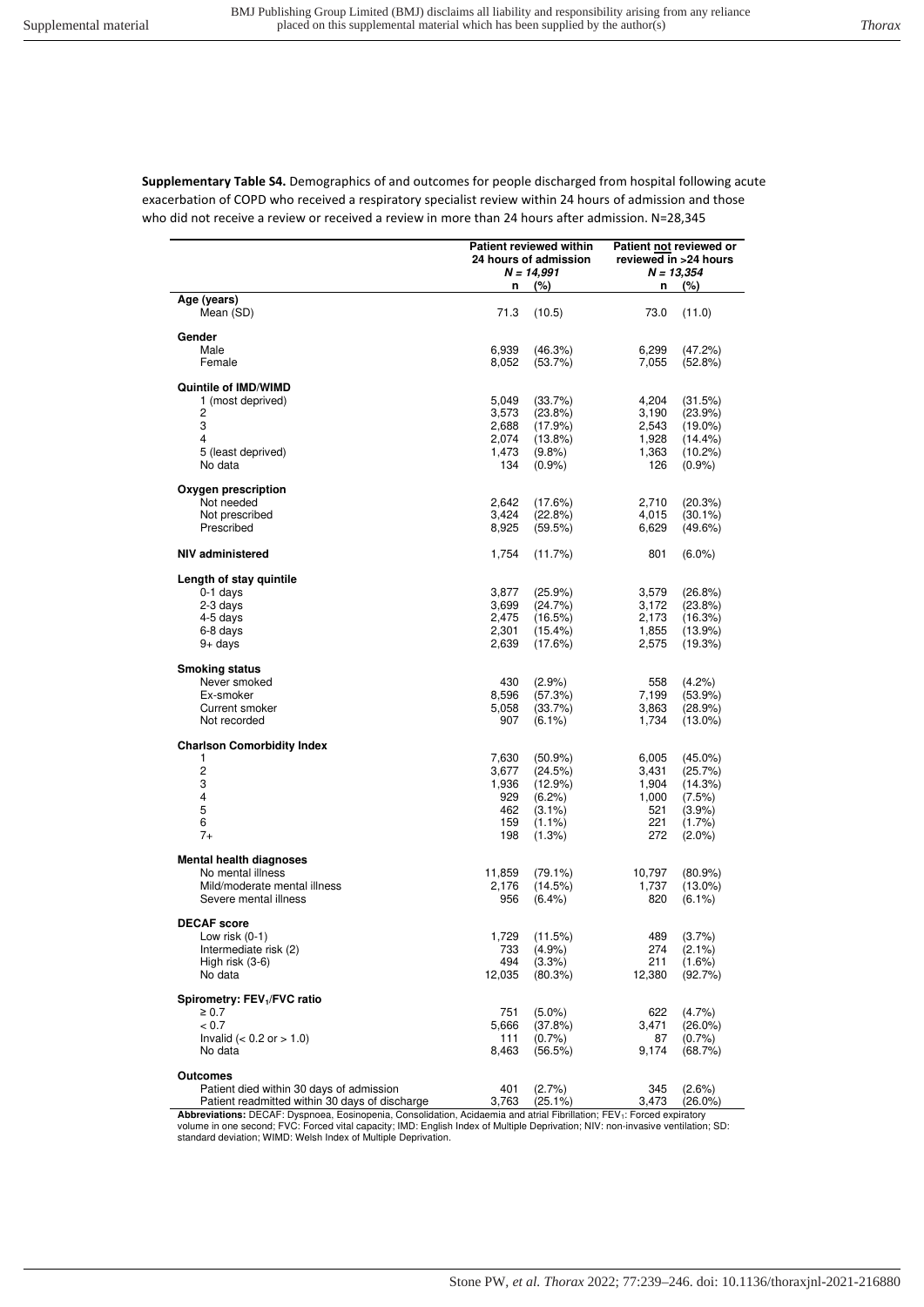**Supplementary Table S5.** Demographics of and outcomes for people discharged from hospital following acute exacerbation of COPD who received a respiratory specialist review at any time during admission and those who did not receive a review at any point during admission. N=28,345

|                                                | n               | Patient received a<br>respiratory specialist review<br>$N = 21,666$<br>(%) | n              | Patient did not receive a<br>respiratory specialist review<br>$N = 6,679$<br>(%) |
|------------------------------------------------|-----------------|----------------------------------------------------------------------------|----------------|----------------------------------------------------------------------------------|
| Age (years)                                    |                 |                                                                            |                |                                                                                  |
| Mean (SD)                                      | 71.8            | (10.5)                                                                     | 73.2           | (11.3)                                                                           |
| Gender                                         |                 |                                                                            |                |                                                                                  |
| Male                                           | 9,962           | $(46.0\%)$                                                                 | 3,276          | $(49.1\%)$                                                                       |
| Female                                         | 11,704          | $(54.0\%)$                                                                 | 3,403          | $(51.0\%)$                                                                       |
| Quintile of IMD/WIMD                           |                 |                                                                            |                |                                                                                  |
| 1 (most deprived)                              | 7,087           | (32.7%)                                                                    | 2,166          | (32.4%)                                                                          |
| 2                                              | 5,187           | (23.9%)                                                                    | 1,576          | (23.6%)                                                                          |
| 3<br>4                                         | 3,979           | (18.4%)                                                                    | 1,252<br>969   | $(18.8\%)$                                                                       |
| 5 (least deprived)                             | 3,033<br>2,182  | $(14.0\%)$<br>$(10.1\%)$                                                   | 654            | (14.5%)<br>(9.8%                                                                 |
| No data                                        | 198             | $(0.9\%)$                                                                  | 62             | (0.9%                                                                            |
|                                                |                 |                                                                            |                |                                                                                  |
| Oxygen prescription<br>Not needed              |                 |                                                                            |                |                                                                                  |
| Not prescribed                                 | 3,664<br>5,069  | (16.9%)<br>(23.4%)                                                         | 1,688<br>2,370 | (25.3%)<br>(35.5%)                                                               |
| Prescribed                                     | 12,933          | (59.7%)                                                                    | 2,621          | (39.2%)                                                                          |
|                                                |                 |                                                                            |                |                                                                                  |
| NIV administered                               | 2,443           | (11.3%)                                                                    | 112            | $(1.7\%)$                                                                        |
| Length of stay quintile                        |                 |                                                                            |                |                                                                                  |
| $0-1$ days                                     | 4,225           | (19.5%)                                                                    | 3,231          | $(48.4\%)$                                                                       |
| 2-3 days                                       | 5,359           | (24.7%)                                                                    | 1,512          | (22.6%)                                                                          |
| 4-5 days<br>6-8 days                           | 3,961           | (18.3%)                                                                    | 687<br>555     | (10.3%)                                                                          |
| $9+$ days                                      | 3,601<br>4,520  | (16.6%)<br>$(20.9\%)$                                                      | 694            | (8.3%)<br>$(10.4\%)$                                                             |
|                                                |                 |                                                                            |                |                                                                                  |
| <b>Smoking status</b>                          |                 |                                                                            |                |                                                                                  |
| Never smoked                                   | 643             | $(3.0\%)$                                                                  | 345            | (5.2%)                                                                           |
| Ex-smoker<br>Current smoker                    | 12,540<br>7,084 | (57.9%)<br>(32.7%)                                                         | 3,255<br>1,837 | (48.7%)<br>(27.5%)                                                               |
| Not recorded                                   | 1,399           | $(6.5\%)$                                                                  | 1,242          | (18.6%)                                                                          |
|                                                |                 |                                                                            |                |                                                                                  |
| <b>Charlson Comorbidity Index</b>              |                 |                                                                            |                |                                                                                  |
| 1<br>2                                         | 10,660<br>5,431 | $(49.2\%)$<br>$(25.1\%)$                                                   | 2,975<br>1,677 | (44.5%)<br>$(25.1\%)$                                                            |
| 3                                              | 2,894           | (13.4%)                                                                    | 946            | (14.2%)                                                                          |
| 4                                              | 1,382           | $(6.4\%)$                                                                  | 547            | $(8.2\%)$                                                                        |
| 5                                              | 707             | (3.3%)                                                                     | 276            | $(4.1\%)$                                                                        |
| 6                                              | 272             | (1.3%)                                                                     | 108            | $(1.6\%)$                                                                        |
| $7+$                                           | 320             | (1.5%)                                                                     | 150            | (2.3%)                                                                           |
| <b>Mental health diagnoses</b>                 |                 |                                                                            |                |                                                                                  |
| No mental illness                              | 17,185          | (79.3%)                                                                    | 5,471          | (81.9%)                                                                          |
| Mild/moderate mental illness                   | 3,100           | (14.3%)                                                                    | 813            | (12.2%)                                                                          |
| Severe mental illness                          | 1,381           | $(6.4\%)$                                                                  | 395            | (5.9%)                                                                           |
| <b>DECAF</b> score                             |                 |                                                                            |                |                                                                                  |
| Low risk $(0-1)$                               | 2,167           | $(10.0\%)$                                                                 | 51             | (0.8%                                                                            |
| Intermediate risk (2)                          | 980             | (4.5%)                                                                     | 27             | $(0.4\%)$                                                                        |
| High risk (3-6)                                | 683             | (3.2%)                                                                     | 22             | $(0.3\%)$                                                                        |
| No data                                        | 17,836          | (82.3%)                                                                    | 6,579          | (98.5%)                                                                          |
| Spirometry: FEV <sub>1</sub> /FVC ratio        |                 |                                                                            |                |                                                                                  |
| $\geq 0.7$                                     | 1,093           | $(5.0\%)$                                                                  | 280            | (4.2%)                                                                           |
| < 0.7                                          | 7,787           | (35.9%)                                                                    | 1,350          | $(20.2\%)$                                                                       |
| Invalid ( $< 0.2$ or $> 1.0$ )                 | 166             | $(0.8\%)$                                                                  | 32             | $(0.5\%)$                                                                        |
| No data                                        | 12,620          | (58.3%)                                                                    | 5,017          | $(75.1\%)$                                                                       |
| Outcomes                                       |                 |                                                                            |                |                                                                                  |
| Patient died within 30 days of admission       | 583             | (2.7%)                                                                     | 163            | (2.4% )                                                                          |
| Patient readmitted within 30 days of discharge | 5,609           | (25.9%)                                                                    | 1,627          | (24.4%)                                                                          |

Patient readmitted within 30 days of discharge<br>Abbreviations: DECAF: Dyspnoea, Eosinopenia, Consolidation, Acidaemia and atrial Fibrillation; FEV; Forced expiratory volume in one second; FVC: Forced vital<br>Abbreviations: DE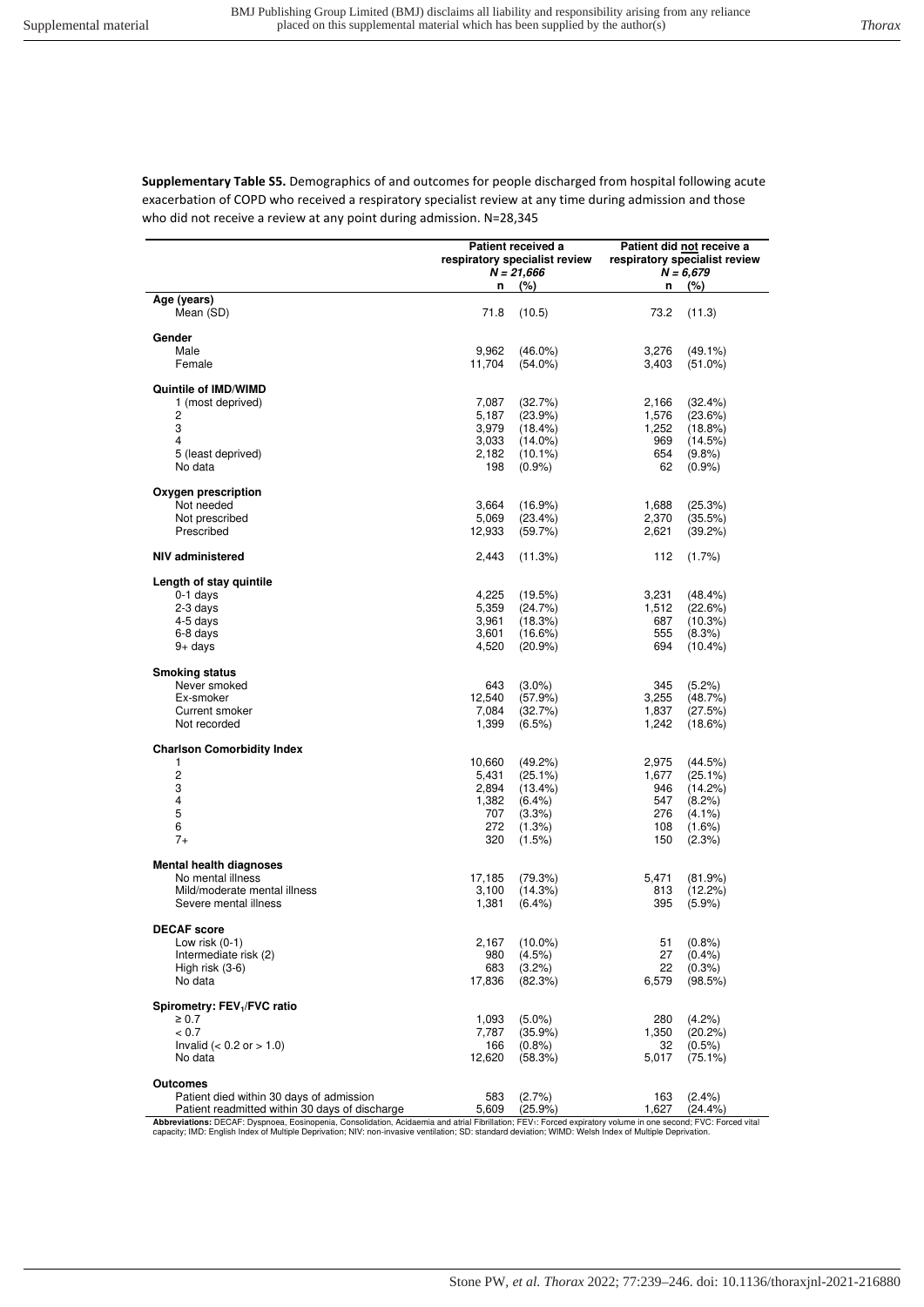**Supplementary Table S6.** Demographics of and outcomes for people discharged from hospital following acute exacerbation of COPD who received a respiratory specialist review within 24 hours of admission and those who received a respiratory specialist >24 hours after admission. N=21,666

|                                                |                | Patient reviewed in ≤24 | Patient reviewed in >24 |                       |  |
|------------------------------------------------|----------------|-------------------------|-------------------------|-----------------------|--|
|                                                |                | hours of admission      | hours of admission      |                       |  |
|                                                |                | $N = 14,991$            |                         | $N = 6,675$           |  |
|                                                | n              | (%)                     | n                       | (%)                   |  |
| Age (years)                                    |                |                         |                         |                       |  |
| Mean (SD)                                      | 71.3           | (10.5)                  | 72.8                    | (10.6)                |  |
|                                                |                |                         |                         |                       |  |
| Gender                                         |                |                         |                         |                       |  |
| Male                                           | 6,939          | (46.3%)                 | 3,023                   | (45.3%)               |  |
| Female                                         | 8,052          | (53.7%)                 | 3,652                   | (54.7%)               |  |
| Quintile of IMD/WIMD                           |                |                         |                         |                       |  |
| 1 (most deprived)                              | 5,049          | (33.7%)                 | 2,038                   | $(30.8\%)$            |  |
| 2                                              | 3,573          | (23.8%)                 | 1,614                   | $(24.4\%)$            |  |
| 3                                              | 2.688          | (17.9%)                 | 1,291                   | (19.5%)               |  |
| 4                                              | 2.074          | $(13.8\%)$              | 959                     | (14.5%)               |  |
| 5 (least deprived)                             | 1,473          | (9.8%                   | 709                     | $(10.7\%)$            |  |
| No data                                        | 134            | $(0.9\%)$               | 64                      | $(1.0\%)$             |  |
|                                                |                |                         |                         |                       |  |
| Oxygen prescription                            |                |                         |                         |                       |  |
| Not needed                                     | 2,642          | (17.6%)                 | 1,022                   | (15.3%)               |  |
| Not prescribed                                 | 3,424          | (22.8%)                 | 1,645                   | (24.6%)               |  |
| Prescribed                                     | 8,925          | (59.5%)                 | 4,008                   | $(60.0\%)$            |  |
|                                                |                |                         |                         |                       |  |
| <b>NIV administered</b>                        | 1,754          | (11.7%)                 | 689                     | (10.3%)               |  |
|                                                |                |                         |                         |                       |  |
| Length of stay quintile                        |                |                         |                         |                       |  |
| $0-1$ days                                     | 3,877          | (25.9%)                 | 348                     | $(5.2\%)$             |  |
| 2-3 days                                       | 3.699          | (24.7%)                 | 1,660                   | (24.9%)               |  |
| 4-5 days                                       | 2,475          | (16.5%)                 | 1,486                   | (22.3%)               |  |
| 6-8 days                                       | 2,301          | $(15.4\%)$              | 1,300                   | (19.5%)               |  |
| $9+$ days                                      | 2,639          | (17.6%)                 | 1,881                   | (28.2%)               |  |
|                                                |                |                         |                         |                       |  |
| <b>Smoking status</b>                          |                |                         |                         |                       |  |
| Never smoked                                   | 430            | (2.9%                   | 213                     | (3.2%)                |  |
| Ex-smoker                                      | 8,596          | (57.3%)                 | 3,944                   | $(59.1\%)$            |  |
| Current smoker                                 | 5,058          | (33.7%)                 | 2,026                   | $(30.4\%)$            |  |
| Not recorded                                   | 907            | $(6.1\%)$               | 492                     | $(7.4\%)$             |  |
|                                                |                |                         |                         |                       |  |
| <b>Charlson Comorbidity Index</b><br>1         |                |                         |                         |                       |  |
| $\overline{c}$                                 | 7,630          | $(50.9\%)$              | 3,030                   | $(45.4\%)$            |  |
| 3                                              | 3,677<br>1,936 | (24.5%)<br>(12.9%)      | 1,754<br>958            | (26.3%)<br>$(14.4\%)$ |  |
| $\overline{\mathbf{4}}$                        | 929            | $(6.2\%)$               | 453                     | (6.8%)                |  |
| 5                                              | 462            | $(3.1\%)$               | 245                     | $(3.7\%)$             |  |
| 6                                              | 159            | $(1.1\%)$               | 113                     | $(1.7\%)$             |  |
| $7+$                                           | 198            | (1.3%)                  | 122                     | $(1.8\%)$             |  |
|                                                |                |                         |                         |                       |  |
| <b>Mental health diagnoses</b>                 |                |                         |                         |                       |  |
| No mental illness                              | 11,859         | $(79.1\%)$              | 5,326                   | (79.8%)               |  |
| Mild/moderate mental illness                   | 2,176          | (14.5%)                 | 924                     | $(13.8\%)$            |  |
| Severe mental illness                          | 956            | $(6.4\%)$               | 425                     | $(6.4\%)$             |  |
|                                                |                |                         |                         |                       |  |
| <b>DECAF</b> score                             |                |                         |                         |                       |  |
| Low risk $(0-1)$                               | 1,729          | (11.5%)                 | 438                     | $(6.6\%)$             |  |
| Intermediate risk (2)                          | 733            | (4.9%                   | 247                     | (3.7%)                |  |
| High risk $(3-6)$                              | 494            | (3.3%)                  | 189                     | (2.8%                 |  |
| No data                                        | 12,035         | $(80.3\%)$              | 5,801                   | $(86.9\%)$            |  |
|                                                |                |                         |                         |                       |  |
| Spirometry: FEV <sub>1</sub> /FVC ratio        |                |                         |                         |                       |  |
| $\geq 0.7$                                     | 751            | $(5.0\%)$               | 342                     | $(5.1\%)$             |  |
| < 0.7                                          | 5,666          | (37.8%)                 | 2,121                   | (31.8%)               |  |
| Invalid ( $< 0.2$ or $> 1.0$ )                 | 111            | $(0.7\%)$               | 55                      | (0.8% )               |  |
| No data                                        | 8,463          | (56.5%)                 | 4,157                   | (62.3%)               |  |
|                                                |                |                         |                         |                       |  |
| <b>Outcomes</b>                                |                |                         |                         |                       |  |
| Patient died within 30 days of admission       | 401            | (2.7%)                  | 182                     | (2.7%                 |  |
| Patient readmitted within 30 days of discharge | 3,763          | $(25.1\%)$              | 1,846                   | (27.7%)               |  |

Patient readmitted within 30 days of discharge  $3,763$  (25.1%) 1,846 (27.7%)<br>Abbreviations: DECAF: Dyspnoea, Eosinopenia, Consolidation, Acidaemia and atrial Fibrillation; FEV<sub>1</sub>: Forced expiratory volume in one second; FV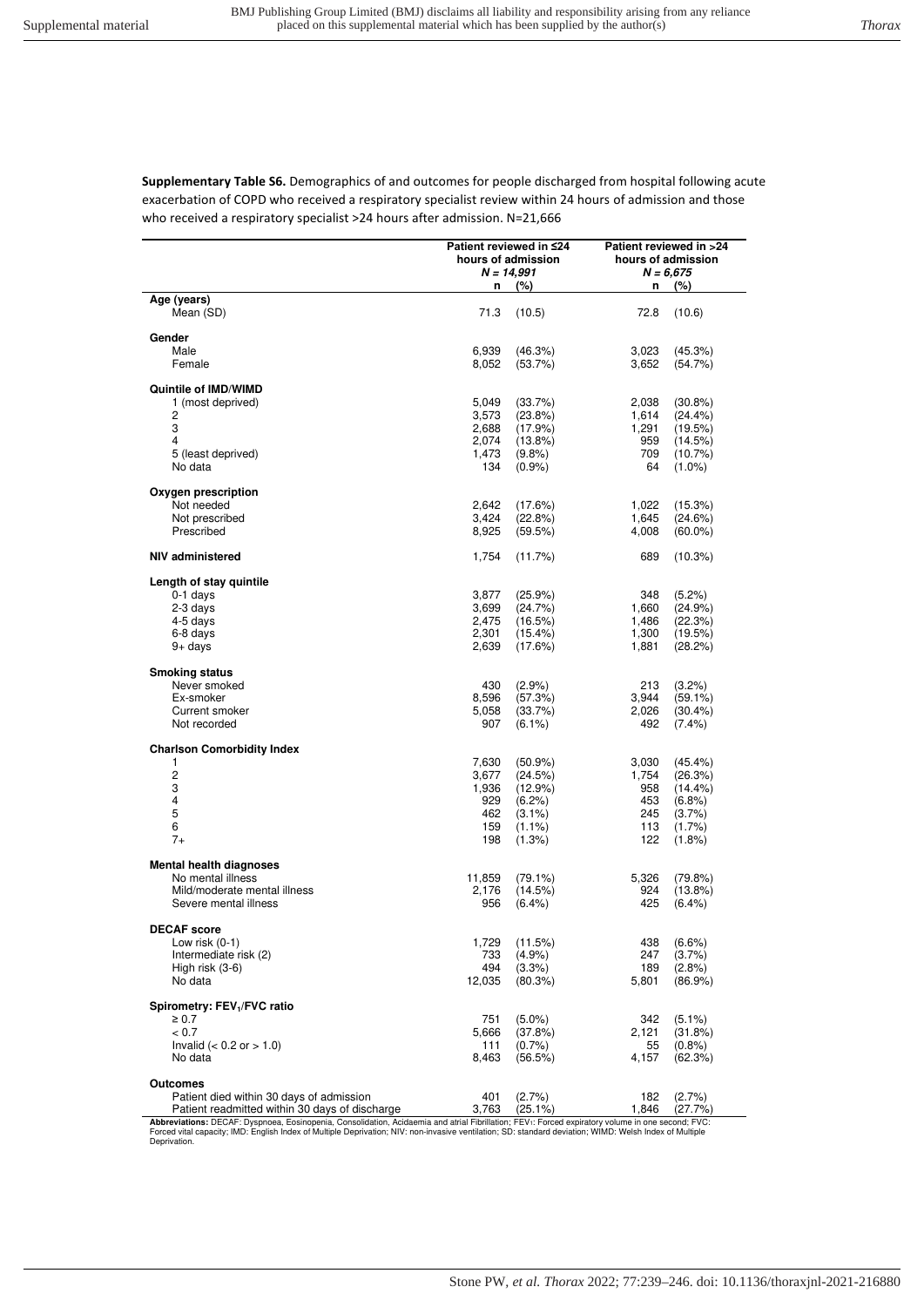**Supplementary Table S7.** Odds ratios and 95% confidence intervals for mortality and readmission for people discharged from hospital following acute exacerbation of COPD who received a respiratory specialist review within 24 hours of their admission relative to those who did not receive a review or received a review in >24 hours of admission.

| Review in 24 hours outcomes             | Odds ratio (95% CI)     | Adjusted* odds<br>ratio (95% CI) |  |  |
|-----------------------------------------|-------------------------|----------------------------------|--|--|
| Death within 30 days of admission       | $(0.87 - 1.19)$<br>1.02 | $1.13 \quad (0.96 - 1.33)$       |  |  |
| Death within 90 days of admission       | $(0.95 - 1.15)$<br>1.05 | $1.16$ $(1.05 - 1.28)$           |  |  |
| Readmission within 30 days of discharge | $(0.89 - 1.00)$<br>0.94 | $(0.90 - 1.01)$<br>0.95          |  |  |
| Readmission within 90 days of discharge | 0.99<br>$(0.94 - 1.04)$ | 1.02<br>$(0.97 - 1.08)$          |  |  |

\*Adjusted for age, sex, socioeconomic status, oxygen requirement, non-invasive ventilation requirement, length of stay, smoking status, Charlson comorbidity index, and mental health diagnoses. **Notes:** Statistically significant results in bold.

**Abbreviations:** AECOPD: acute exacerbation of chronic obstructive pulmonary disease; CI: confidence interval.

**Supplementary Table S8.** Odds ratios and 95% confidence intervals for mortality and readmission for people discharged from hospital following acute exacerbation of COPD who received a respiratory specialist review at any time during their admission relative to those who did not receive a review at any point during admission.

| Received specialist review outcomes     | Odds ratio (95% CI)        | Adjusted* odds<br>ratio (95% CI) |
|-----------------------------------------|----------------------------|----------------------------------|
| Death within 30 days of admission       | $(0.92 - 1.33)$<br>1.11    | $(0.89 - 1.33)$<br>1.09          |
| Death within 90 days of admission       | $1.30$ $(1.16 - 1.46)$     | $(1.06 - 1.36)$<br>1.20          |
| Readmission within 30 days of discharge | $1.10$ $(1.03 - 1.17)$     | $(0.92 - 1.06)$<br>0.99          |
| Readmission within 90 days of discharge | $1.10 \quad (1.04 - 1.17)$ | $(0.98 - 1.11)$<br>1.04          |

\*Adjusted for age, sex, socioeconomic status, oxygen requirement, non-invasive ventilation requirement, length of stay, smoking status, Charlson comorbidity index, and mental health diagnoses.

**Notes:** Statistically significant results in bold.

**Abbreviations:** AECOPD: acute exacerbation of chronic obstructive pulmonary disease; CI: confidence interval.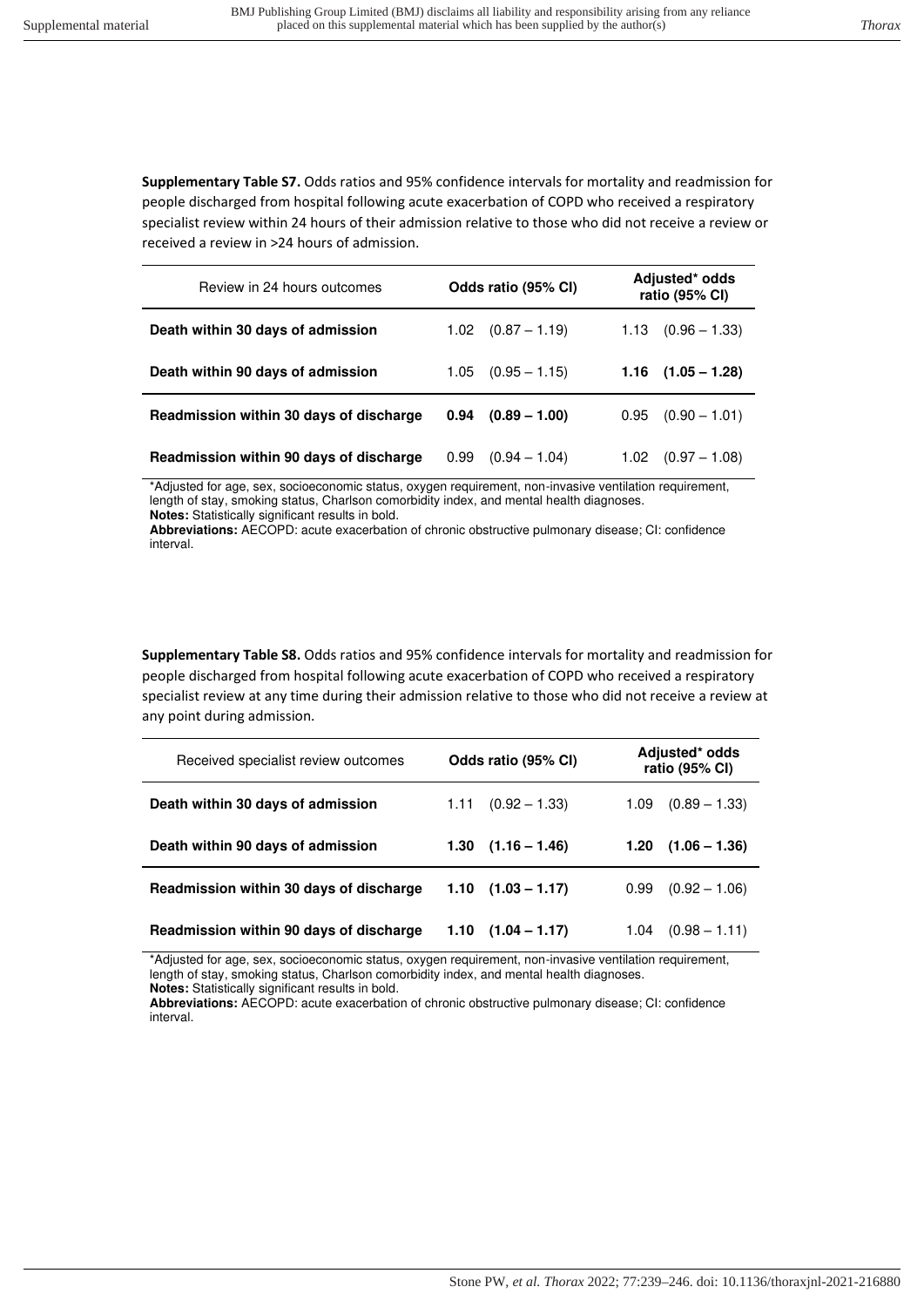**Supplementary Table S9.** Odds ratios and 95% confidence intervals for mortality and readmission for people discharged from hospital following acute exacerbation of COPD who received a respiratory specialist review within 24 hours of their admission relative to those who received a respiratory specialist review in >24 hours.

| Time to specialist review outcomes      | Odds ratio (95% CI) |                 | Adjusted* odds ratio<br>(95% CI) |                        |
|-----------------------------------------|---------------------|-----------------|----------------------------------|------------------------|
| Death within 30 days of admission       | 0.96                | $(0.80 - 1.15)$ | 1.14                             | $(0.95 - 1.39)$        |
| Death within 90 days of admission       | 0.91                | $(0.82 - 1.01)$ |                                  | $1.13$ $(1.01 - 1.26)$ |
| Readmission within 30 days of discharge | 0.87                | $(0.82 - 0.93)$ | 0.95                             | $(0.88 - 1.02)$        |
| Readmission within 90 days of discharge | 0.93                | $(0.88 - 0.99)$ | 1.00                             | $(0.94 - 1.07)$        |

\*Adjusted for age, sex, socioeconomic status, oxygen requirement, non-invasive ventilation requirement, length of stay, smoking status, Charlson comorbidity index, and mental health diagnoses.

**Notes:** Statistically significant results in bold.

**Abbreviations:** AECOPD: acute exacerbation of chronic obstructive pulmonary disease; CI: confidence interval.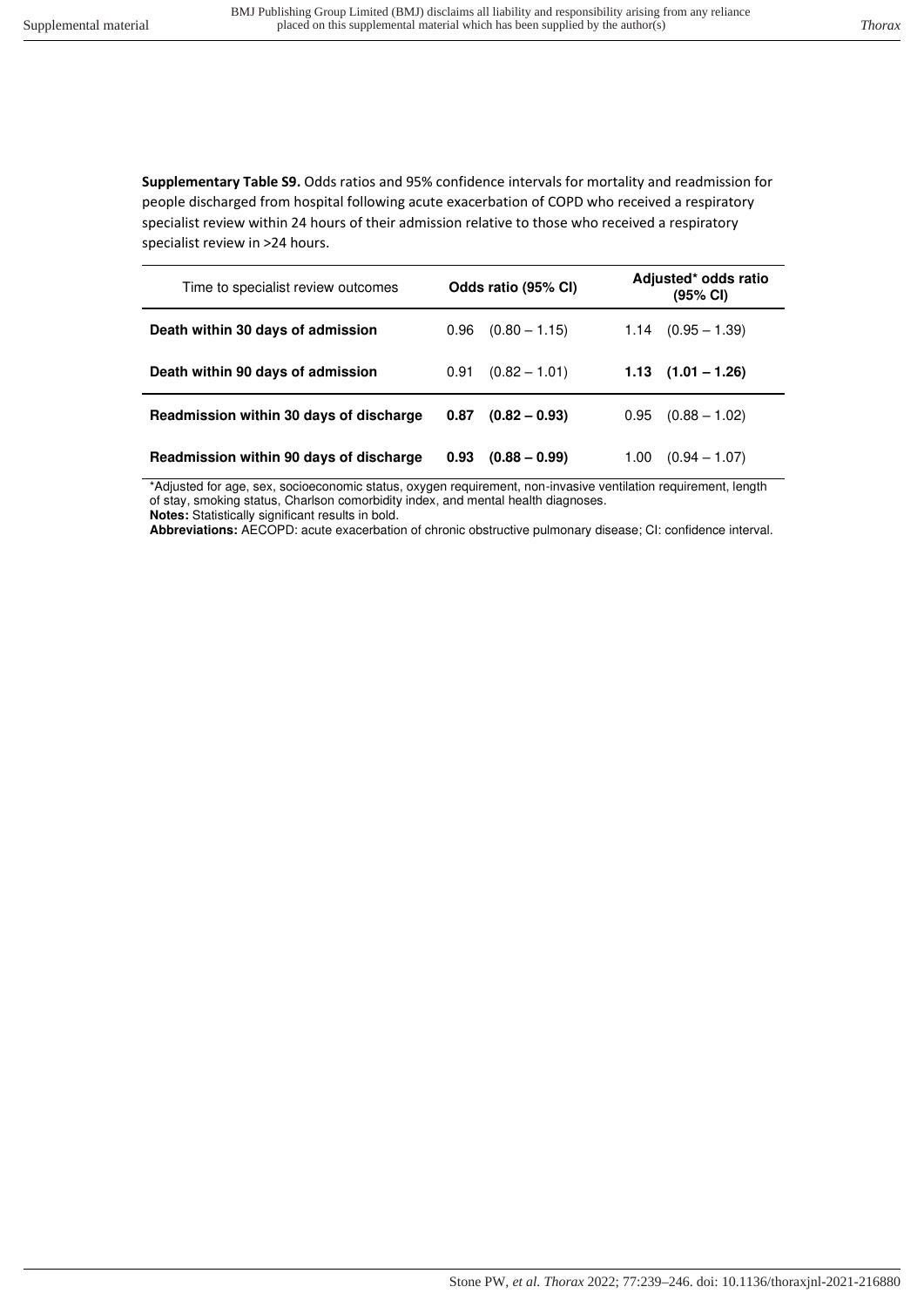**Supplementary Table 10.** Demographics of and outcomes for people discharged from hospital following acute exacerbation of COPD who received a discharge bundle and those that did not receive a discharge bundle. N=28,345

|                                                                                                               | Patient received a discharge<br>$N = 15,261$          | bundle at or before discharge                                                        | Patient did not receive a<br>discharge bundle<br>$N = 13,084$ |                                                                                         |  |
|---------------------------------------------------------------------------------------------------------------|-------------------------------------------------------|--------------------------------------------------------------------------------------|---------------------------------------------------------------|-----------------------------------------------------------------------------------------|--|
|                                                                                                               | n                                                     | (%)                                                                                  | n                                                             | (%)                                                                                     |  |
| Age (years)<br>Mean (SD)                                                                                      | 71.9                                                  | (10.3)                                                                               | 72.4                                                          | (11.2)                                                                                  |  |
| Gender<br>Male<br>Female                                                                                      | 7,049<br>8,212                                        | (46.2%)<br>$(53.8\%)$                                                                | 6,189<br>6,895                                                | (47.3%)<br>(52.7%)                                                                      |  |
| Quintile of IMD/WIMD<br>1 (most deprived)<br>2<br>3<br>4<br>5 (least deprived)<br>No data                     | 4,946<br>3,637<br>2,755<br>2,208<br>1,579<br>136      | (32.4%)<br>$(23.8\%)$<br>$(18.1\%)$<br>(14.5%)<br>$(10.4\%)$<br>$(0.9\%)$            | 4,307<br>3,126<br>2,476<br>1,794<br>1,257<br>124              | (32.9%)<br>(23.9%)<br>(18.9%)<br>(13.7%)<br>$(9.6\%)$<br>$(1.0\%)$                      |  |
| Oxygen prescription<br>Not needed<br>Not prescribed<br>Prescribed                                             | 2,557<br>3,540<br>9,164                               | $(16.8\%)$<br>(23.2%)<br>$(60.1\%)$                                                  | 2,795<br>3,899<br>6,390                                       | (21.4%)<br>(29.8%)<br>$(48.8\%)$                                                        |  |
| NIV administered                                                                                              | 1,598                                                 | (10.5%)                                                                              | 957                                                           | (7.3%)                                                                                  |  |
| Length of stay quintile<br>$0-1$ days<br>2-3 days<br>4-5 days<br>6-8 days<br>$9+$ days                        | 3,078<br>3,756<br>2,761<br>2,520<br>3,146             | (20.2%)<br>(24.6%)<br>$(18.1\%)$<br>(16.5%)<br>(20.6%)                               | 4,378<br>3,115<br>1,887<br>1,636<br>2,068                     | (33.5%)<br>(23.8%)<br>$(14.4\%)$<br>(12.5%)<br>(15.8%)                                  |  |
| <b>Smoking status</b><br>Never smoked<br>Ex-smoker<br>Current smoker<br>Not recorded                          | 396<br>9,079<br>5,061<br>725                          | $(2.6\%)$<br>(59.5%)<br>(33.2%)<br>$(4.8\%)$                                         | 592<br>6,716<br>3,860<br>1,916                                | (4.5%)<br>(51.3%)<br>(29.5%)<br>(14.6%)                                                 |  |
| <b>Charlson Comorbidity Index</b>                                                                             |                                                       |                                                                                      |                                                               |                                                                                         |  |
| 1<br>2<br>3<br>4<br>5<br>6<br>$7+$                                                                            | 7,472<br>3,843<br>2,061<br>1,005<br>479<br>188<br>213 | $(49.0\%)$<br>(25.2%)<br>(13.5%)<br>$(6.6\%)$<br>$(3.1\%)$<br>$(1.2\%)$<br>$(1.4\%)$ | 6,163<br>3,265<br>1,779<br>924<br>504<br>192<br>257           | $(47.1\%)$<br>$(25.0\%)$<br>(13.6%)<br>$(7.1\%)$<br>$(3.9\%)$<br>$(1.5\%)$<br>$(2.0\%)$ |  |
| <b>Mental health diagnoses</b><br>No mental illness<br>Mild/moderate mental illness<br>Severe mental illness  | 12,079<br>2,216<br>966                                | (79.2%)<br>(14.5%)<br>(6.3%)                                                         | 10,577<br>1,697<br>810                                        | $(80.8\%)$<br>$(13.0\%)$<br>(6.2%)                                                      |  |
| <b>DECAF</b> score<br>Low risk $(0-1)$<br>Intermediate risk (2)<br>High risk (3-6)<br>No data                 | 2,090<br>932<br>660<br>11,579                         | (13.7%)<br>$(6.1\%)$<br>$(4.3\%)$<br>(75.9%)                                         | 128<br>75<br>45<br>12,836                                     | $(1.0\%)$<br>$(0.6\%)$<br>$(0.3\%)$<br>$(98.1\%)$                                       |  |
| Spirometry: FEV <sub>1</sub> /FVC ratio<br>$\geq 0.7$<br>< 0.7<br>Invalid $(< 0.2$ or $> 1.0$ )<br>No data    | 742<br>5,854<br>130<br>8,535                          | (4.9%<br>(38.4%)<br>$(0.9\%)$<br>$(55.9\%)$                                          | 631<br>3,283<br>68<br>9,102                                   | $(4.8\%)$<br>(25.1%)<br>$(0.5\%)$<br>(69.6%)                                            |  |
| <b>Outcomes</b><br>Patient died within 30 days of admission<br>Patient readmitted within 30 days of discharge | 398<br>3,936                                          | (2.6%)<br>(25.8%)                                                                    | 348<br>3,300                                                  | (2.7%<br>(25.2%)                                                                        |  |

**Abbreviations:** DECAF: Dyspnoea, Eosinopenia, Consolidation, Acidaemia and atrial Fibrillation; FEV1: Forced expiratory volume in one<br>second; FVC: Forced vital capacity IMD: English Index of Multiple Deprivation; NIV: non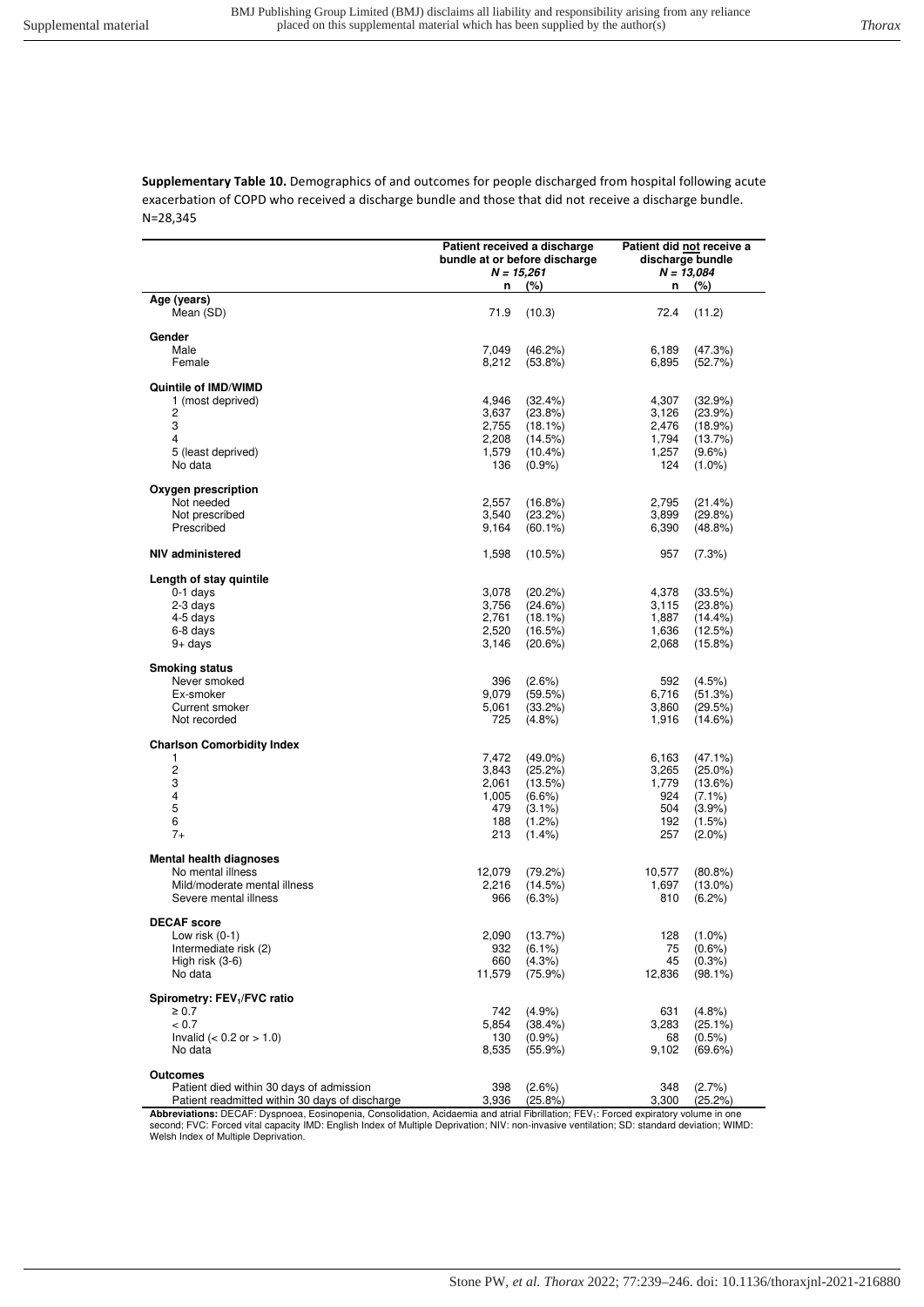**Supplementary Table S11.** Odds ratios and 95% confidence intervals for mortality and readmission for people discharged from hospital following acute exacerbation of COPD who received a discharge bundle relative to those who did not receive a discharge bundle.

| Discharge bundle outcomes               | Odds ratio (95% CI)     | Adjusted* odds<br>ratio (95% CI) |  |  |
|-----------------------------------------|-------------------------|----------------------------------|--|--|
| Death within 30 days of admission       | $(0.78 - 1.09)$<br>0.93 | $0.92$ $(0.76 - 1.11)$           |  |  |
| Death within 90 days of admission       | $(0.93 - 1.13)$<br>1.03 | $(0.84 - 1.06)$<br>0.95          |  |  |
| Readmission within 30 days of discharge | $1.02$ $(0.96 - 1.09)$  | $(0.91 - 1.05)$<br>0.98          |  |  |
| Readmission within 90 days of discharge | $(1.01 - 1.12)$<br>1.07 | $(0.97 - 1.11)$<br>1.04          |  |  |

\*Adjusted for age, sex, socioeconomic status, oxygen requirement, non-invasive ventilation requirement, length of stay, smoking status, Charlson comorbidity index, mental health diagnoses, and respiratory specialist review.

**Notes:** Statistically significant results in bold.

**Abbreviations:** AECOPD: acute exacerbation of chronic obstructive pulmonary disease; CI: confidence interval.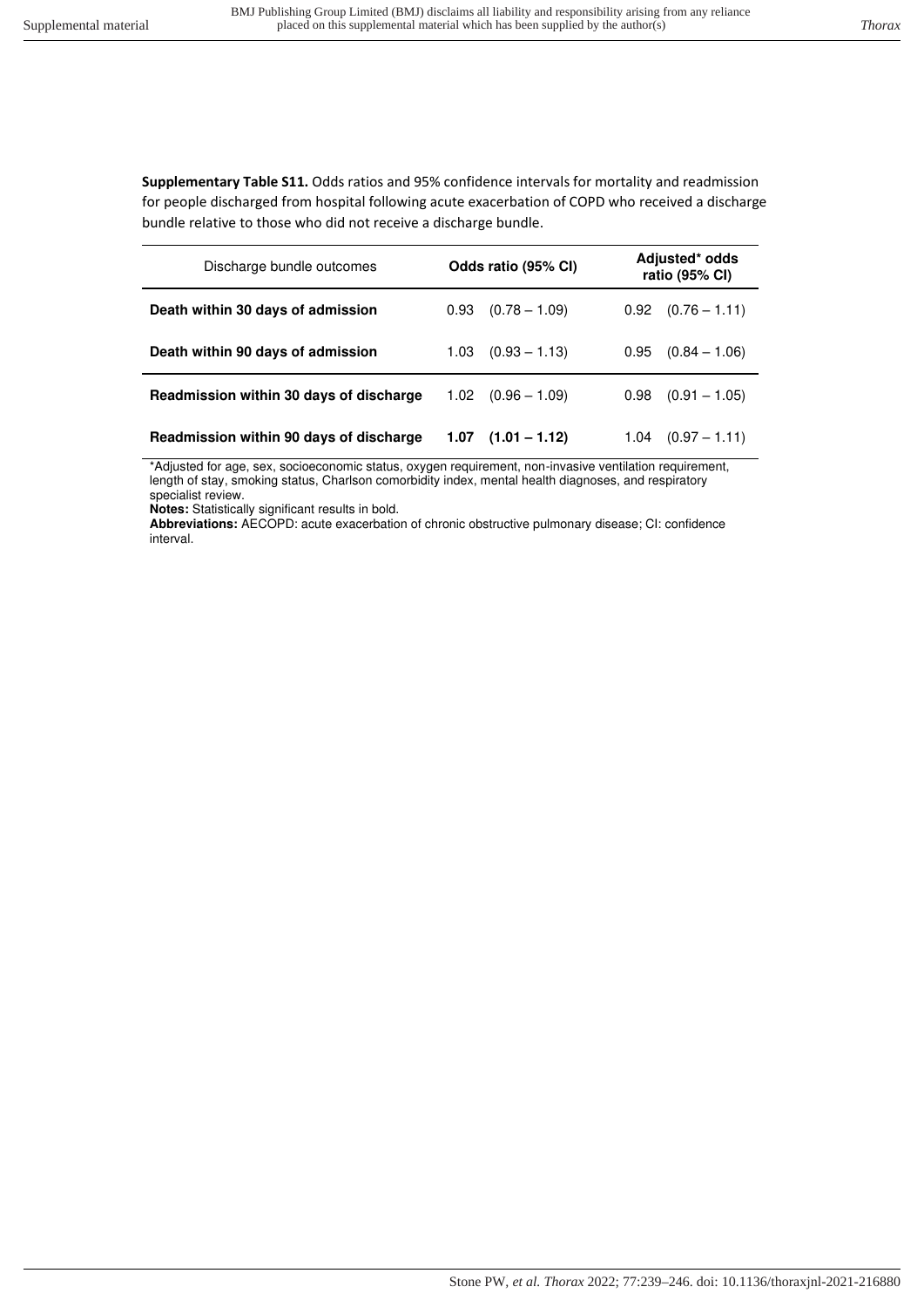**Supplementary Table S12.** Demographics of and outcomes for people admitted to hospital with acute exacerbation of COPD (i.e., the full audit cohort **including patients who died as an inpatient or selfdischarged**) who received a respiratory specialist review within 24 hours of admission and those who did not receive a review or received a review in more than 24 hours after admission. N=30,294

|                                           | <b>Patient reviewed within</b><br>24 hours of admission<br>$N = 15,956$ |                       | Patient not reviewed or<br>reviewed in >24 hours<br>$N = 14,338$ |                         |  |
|-------------------------------------------|-------------------------------------------------------------------------|-----------------------|------------------------------------------------------------------|-------------------------|--|
|                                           | n                                                                       | $(\%)$                | n                                                                | (%)                     |  |
| Age (years)                               |                                                                         |                       |                                                                  |                         |  |
| Mean (SD)                                 | 71.5                                                                    | (10.5)                | 73.1                                                             | (11.0)                  |  |
| Gender                                    |                                                                         |                       |                                                                  |                         |  |
| Male                                      | 7,401                                                                   | $(46.4\%)$            | 6,789                                                            | (47.4%)                 |  |
| Female                                    | 8,555                                                                   | (53.6%)               | 7,549                                                            | (52.7%)                 |  |
|                                           |                                                                         |                       |                                                                  |                         |  |
| Quintile of IMD/WIMD<br>1 (most deprived) | 5,348                                                                   | (33.5%)               | 4,482                                                            | (31.3%)                 |  |
| 2                                         | 3,750                                                                   | (23.5%)               | 3,385                                                            | (23.6%)                 |  |
| 3                                         | 2,893                                                                   | (18.1%)               | 2,759                                                            | (19.2%)                 |  |
| 4                                         | 2,221                                                                   | $(13.9\%)$            | 2,082                                                            | (14.5%)                 |  |
| 5 (least deprived)<br>No data             | 1,598<br>146                                                            | $(10.0\%)$<br>(0.9%   | 1,493<br>137                                                     | $(10.4\%)$<br>$(1.0\%)$ |  |
|                                           |                                                                         |                       |                                                                  |                         |  |
| Oxygen prescription                       |                                                                         |                       |                                                                  |                         |  |
| Not needed                                | 2,757                                                                   | (17.3%)               | 2,864                                                            | $(20.0\%)$              |  |
| Not prescribed<br>Prescribed              | 3,588<br>9,611                                                          | (22.5%)<br>$(60.2\%)$ | 4,261<br>7,213                                                   | (29.7%)<br>(50.3%)      |  |
|                                           |                                                                         |                       |                                                                  |                         |  |
| <b>NIV administered</b>                   | 2,028                                                                   | (12.7%)               | 1,017                                                            | $(7.1\%)$               |  |
|                                           |                                                                         |                       |                                                                  |                         |  |
| Length of stay quintile<br>$0-1$ days     | 4,083                                                                   | (25.6%)               | 3,798                                                            | (26.5%)                 |  |
| 2-3 days                                  | 3,924                                                                   | (24.6%)               | 3,342                                                            | (23.3%)                 |  |
| 4-5 days                                  | 2,591                                                                   | (16.2%)               | 2,319                                                            | (16.2%)                 |  |
| 6-8 days                                  | 2,447                                                                   | (15.3%)               | 1,980                                                            | (13.8%)                 |  |
| $9+$ days                                 | 2,911                                                                   | (18.2%)               | 2,899                                                            | (20.2%)                 |  |
| <b>Smoking status</b>                     |                                                                         |                       |                                                                  |                         |  |
| Never smoked                              | 468                                                                     | $(2.9\%)$             | 615                                                              | (4.3%)                  |  |
| Ex-smoker                                 | 9,155                                                                   | (57.4%)               | 7,673                                                            | (53.5%)                 |  |
| Current smoker<br>Not recorded            | 5,327                                                                   | (33.4%)               | 4,136                                                            | (28.9%)                 |  |
|                                           | 1,006                                                                   | (6.3%)                | 1,914                                                            | (13.4%)                 |  |
| <b>Charlson Comorbidity Index</b>         |                                                                         |                       |                                                                  |                         |  |
| 1                                         | 8,039                                                                   | $(50.4\%)$            | 6,344                                                            | (44.3%)                 |  |
| $\overline{c}$<br>3                       | 3,915<br>2,076                                                          | (24.5%)<br>$(13.0\%)$ | 3,698<br>2,064                                                   | (25.8%)<br>$(14.4\%)$   |  |
| 4                                         | 1,012                                                                   | (6.3%)                | 1,101                                                            | $(7.7\%)$               |  |
| 5                                         | 506                                                                     | (3.2%)                | 572                                                              | $(4.0\%)$               |  |
| 6                                         | 178                                                                     | $(1.1\%)$             | 242                                                              | (1.7%)                  |  |
| $7+$                                      | 230                                                                     | $(1.4\%)$             | 317                                                              | (2.2%)                  |  |
| Mental health diagnoses                   |                                                                         |                       |                                                                  |                         |  |
| No mental illness                         | 12,614                                                                  | $(79.1\%)$            | 11,597                                                           | $(80.9\%)$              |  |
| Mild/moderate mental illness              | 2,328                                                                   | (14.6%)               | 1,851                                                            | (12.9%)                 |  |
| Severe mental illness                     | 1,014                                                                   | $(6.4\%)$             | 890                                                              | $(6.2\%)$               |  |
| <b>DECAF</b> score                        |                                                                         |                       |                                                                  |                         |  |
| Low risk $(0-1)$                          | 1,763                                                                   | $(11.1\%)$            | 505                                                              | $(3.5\%)$               |  |
| Intermediate risk (2)                     | 764                                                                     | $(4.8\%)$             | 286                                                              | $(2.0\%)$               |  |
| High risk $(3-6)$                         | 540                                                                     | (3.4%)                | 237                                                              | (1.7%)                  |  |
| No data                                   | 12,889                                                                  | $(80.8\%)$            | 13,310                                                           | $(92.8\%)$              |  |
| Spirometry: FEV <sub>1</sub> /FVC ratio   |                                                                         |                       |                                                                  |                         |  |
| $\geq 0.7$                                | 797                                                                     | $(5.0\%)$             | 659                                                              | $(4.6\%)$               |  |
| < 0.7                                     | 6,002                                                                   | (37.6%)               | 3,714                                                            | (25.9%)                 |  |
| Invalid ( $< 0.2$ or $> 1.0$ )<br>No data | 122<br>9,035                                                            | (0.8%<br>(56.6%)      | 93<br>9,872                                                      | (0.7%<br>(68.9%)        |  |
|                                           |                                                                         |                       |                                                                  |                         |  |
| <b>Outcomes</b>                           |                                                                         |                       |                                                                  |                         |  |
| Patient died within 30 days of admission  | 923                                                                     | (5.8%)                | 909                                                              | (6.3%)                  |  |
| Patient died as an inpatient              | 585                                                                     | (3.7%                 | 628                                                              | (4.4%                   |  |

Abbreviations: DECAF: Dyspnoa, Eosinopenia, Consolidation, Acidaemia and atrial Fibrilation; FEV⊹; Forced expiratory volume in one second; FVC: Forced vital capacity; IMD:<br>English Index of Multiple Deprivation; NIV: non-in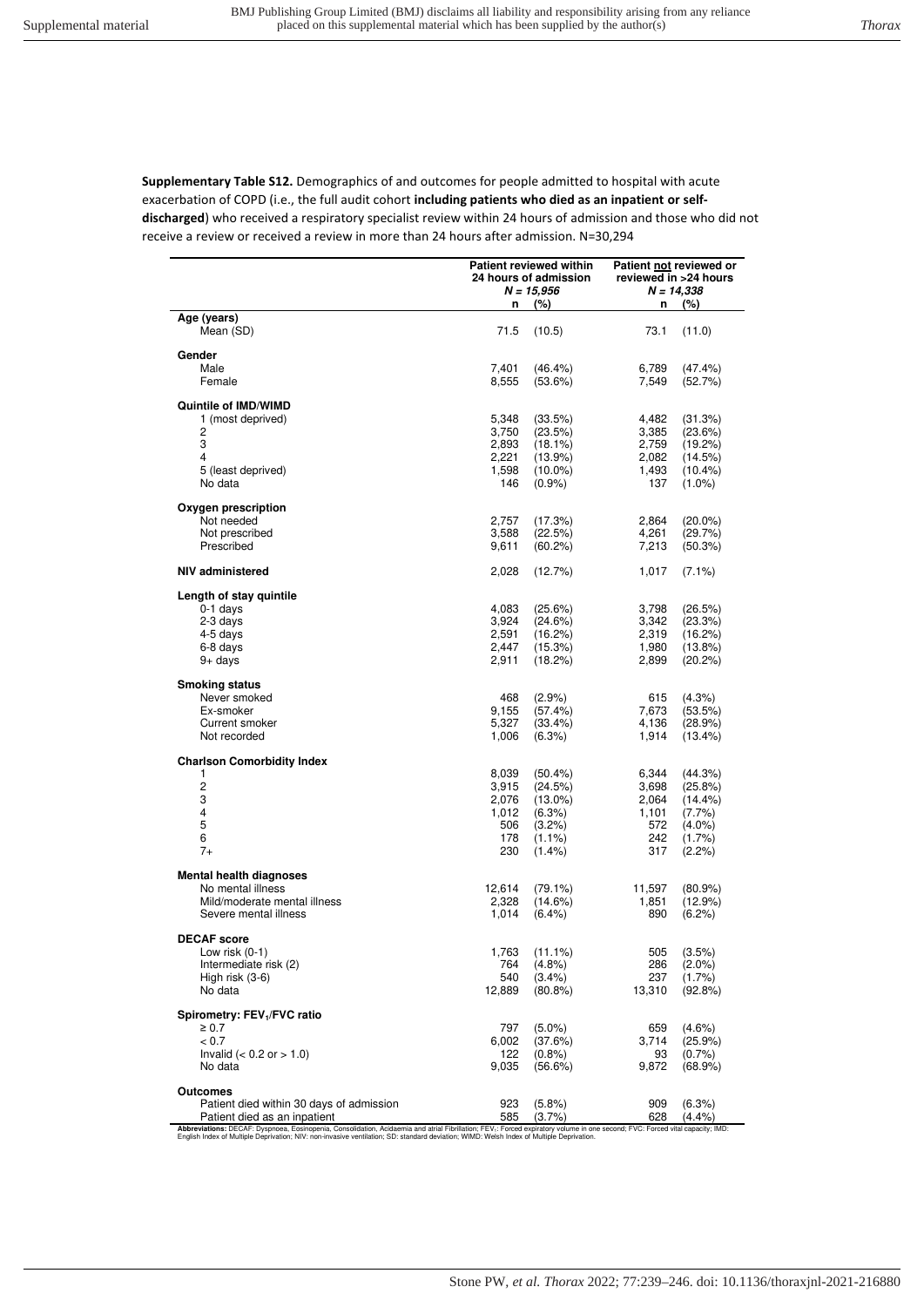**Supplementary Table S13.** Demographics of and outcomes for people admitted to hospital with acute exacerbation of COPD (i.e., the full audit cohort **including patients who died as an inpatient or selfdischarged**) who received a respiratory specialist review at any time during admission and those who did not receive a review at any point during admission. N=30,294

|                                                                                                                                                                                                                                                                                                                                        | Patient received a<br>respiratory specialist review<br>$N = 23,113$ |                      | Patient did not receive a<br>respiratory specialist review<br>$N = 7,181$ |                         |
|----------------------------------------------------------------------------------------------------------------------------------------------------------------------------------------------------------------------------------------------------------------------------------------------------------------------------------------|---------------------------------------------------------------------|----------------------|---------------------------------------------------------------------------|-------------------------|
| Age (years)                                                                                                                                                                                                                                                                                                                            | n                                                                   | (%)                  | n                                                                         | (%)                     |
| Mean (SD)                                                                                                                                                                                                                                                                                                                              | 71.9                                                                | (10.5)               | 73.3                                                                      | (11.4)                  |
| Gender                                                                                                                                                                                                                                                                                                                                 |                                                                     |                      |                                                                           |                         |
| Male                                                                                                                                                                                                                                                                                                                                   | 10,663                                                              | $(46.1\%)$           | 3,527                                                                     | $(49.1\%)$              |
| Female                                                                                                                                                                                                                                                                                                                                 | 12,450                                                              | $(53.9\%)$           | 3,654                                                                     | $(50.9\%)$              |
| Quintile of IMD/WIMD                                                                                                                                                                                                                                                                                                                   |                                                                     |                      |                                                                           |                         |
| 1 (most deprived)                                                                                                                                                                                                                                                                                                                      | 7,516                                                               | (32.5%)              | 2,314                                                                     | (32.2%)                 |
| 2                                                                                                                                                                                                                                                                                                                                      | 5,458                                                               | (23.6%)              | 1,677                                                                     | (23.4%)                 |
| 3<br>4                                                                                                                                                                                                                                                                                                                                 | 4,297                                                               | (18.6%)              | 1,355                                                                     | (18.9%)                 |
| 5 (least deprived)                                                                                                                                                                                                                                                                                                                     | 3,252                                                               | $(14.1\%)$           | 1,051<br>716                                                              | (14.6%)                 |
| No data                                                                                                                                                                                                                                                                                                                                | 2,375<br>215                                                        | (10.3%)<br>$(0.9\%)$ | 68                                                                        | $(10.0\%)$<br>$(1.0\%)$ |
| Oxygen prescription                                                                                                                                                                                                                                                                                                                    |                                                                     |                      |                                                                           |                         |
| Not needed                                                                                                                                                                                                                                                                                                                             | 3,832                                                               | (16.6%)              | 1,789                                                                     | (24.9%)                 |
| Not prescribed                                                                                                                                                                                                                                                                                                                         | 5,330                                                               | $(23.1\%)$           | 2,519                                                                     | $(35.1\%)$              |
| Prescribed                                                                                                                                                                                                                                                                                                                             | 13,951                                                              | $(60.4\%)$           | 2,873                                                                     | $(40.0\%)$              |
| NIV administered                                                                                                                                                                                                                                                                                                                       | 2,846                                                               | (12.3%)              | 199                                                                       | $(2.8\%)$               |
| Length of stay quintile                                                                                                                                                                                                                                                                                                                |                                                                     |                      |                                                                           |                         |
| $0-1$ days                                                                                                                                                                                                                                                                                                                             | 4,440                                                               | (19.2%)              | 3,441                                                                     | (47.9%)                 |
| 2-3 days                                                                                                                                                                                                                                                                                                                               | 5,648                                                               | $(24.4\%)$           | 1,618                                                                     | (22.5%)                 |
| 4-5 days                                                                                                                                                                                                                                                                                                                               | 4,168                                                               | $(18.0\%)$           | 742                                                                       | (10.3%)                 |
| 6-8 days                                                                                                                                                                                                                                                                                                                               | 3,835                                                               | (16.6%)              | 592                                                                       | (8.2%)                  |
| $9+$ days                                                                                                                                                                                                                                                                                                                              | 5,022                                                               | (21.7%)              | 788                                                                       | $(11.0\%)$              |
| <b>Smoking status</b>                                                                                                                                                                                                                                                                                                                  |                                                                     |                      |                                                                           |                         |
| Never smoked                                                                                                                                                                                                                                                                                                                           | 707                                                                 | $(3.1\%)$            | 376                                                                       | (5.2%)                  |
| Ex-smoker                                                                                                                                                                                                                                                                                                                              | 13,361                                                              | (57.8%)              | 3,467                                                                     | (48.3%)                 |
| Current smoker                                                                                                                                                                                                                                                                                                                         | 7,489                                                               | (32.4%)              | 1,974                                                                     | (27.5%)                 |
| Not recorded                                                                                                                                                                                                                                                                                                                           | 1,556                                                               | $(6.7\%)$            | 1,364                                                                     | $(19.0\%)$              |
| <b>Charlson Comorbidity Index</b>                                                                                                                                                                                                                                                                                                      |                                                                     |                      |                                                                           |                         |
| 1                                                                                                                                                                                                                                                                                                                                      | 11,219                                                              | (48.5%)              | 3,164                                                                     | $(44.1\%)$              |
| $\overline{\mathbf{c}}$                                                                                                                                                                                                                                                                                                                | 5,807                                                               | (25.1%)              | 1,806                                                                     | (25.2%)                 |
| 3<br>4                                                                                                                                                                                                                                                                                                                                 | 3,108<br>1,525                                                      | (13.5%)<br>$(6.6\%)$ | 1,032<br>588                                                              | $(14.4\%)$<br>(8.2%)    |
| $\mathbf 5$                                                                                                                                                                                                                                                                                                                            | 777                                                                 | $(3.4\%)$            | 301                                                                       | (4.2%)                  |
| 6                                                                                                                                                                                                                                                                                                                                      | 301                                                                 | (1.3%)               | 119                                                                       | $(1.7\%)$               |
| $7+$                                                                                                                                                                                                                                                                                                                                   | 376                                                                 | $(1.6\%)$            | 171                                                                       | $(2.4\%)$               |
| Mental health diagnoses                                                                                                                                                                                                                                                                                                                |                                                                     |                      |                                                                           |                         |
| No mental illness                                                                                                                                                                                                                                                                                                                      | 18,331                                                              | (79.3%)              | 5,880                                                                     | (81.9%)                 |
| Mild/moderate mental illness                                                                                                                                                                                                                                                                                                           | 3,315                                                               | (14.3%)              | 864                                                                       | $(12.0\%)$              |
| Severe mental illness                                                                                                                                                                                                                                                                                                                  | 1,467                                                               | $(6.4\%)$            | 437                                                                       | $(6.1\%)$               |
| <b>DECAF</b> score                                                                                                                                                                                                                                                                                                                     |                                                                     |                      |                                                                           |                         |
| Low risk $(0-1)$                                                                                                                                                                                                                                                                                                                       | 2,216                                                               | $(9.6\%)$            | 52                                                                        | (0.7%                   |
| Intermediate risk (2)                                                                                                                                                                                                                                                                                                                  | 1,022                                                               | $(4.4\%)$            | 28                                                                        | $(0.4\%)$               |
| High risk (3-6)                                                                                                                                                                                                                                                                                                                        | 751                                                                 | (3.3%)               | 26                                                                        | (0.4%                   |
| No data                                                                                                                                                                                                                                                                                                                                | 19,124                                                              | (82.7%)              | 7,075                                                                     | (98.5%)                 |
| Spirometry: FEV <sub>1</sub> /FVC ratio                                                                                                                                                                                                                                                                                                |                                                                     |                      |                                                                           |                         |
| $\geq 0.7$                                                                                                                                                                                                                                                                                                                             | 1,154                                                               | $(5.0\%)$            | 302                                                                       | (4.2%)                  |
| < 0.7<br>Invalid ( $< 0.2$ or $> 1.0$ )                                                                                                                                                                                                                                                                                                | 8,245<br>182                                                        | (35.7%)<br>(0.8%     | 1,471                                                                     | (20.5%)<br>$(0.5\%)$    |
| No data                                                                                                                                                                                                                                                                                                                                | 13,532                                                              | (58.6%)              | 33<br>5,375                                                               | (74.9%)                 |
| Outcomes                                                                                                                                                                                                                                                                                                                               |                                                                     |                      |                                                                           |                         |
| Patient died within 30 days of admission                                                                                                                                                                                                                                                                                               | 1,390                                                               | $(6.0\%)$            | 442                                                                       | $(6.2\%)$               |
| Patient died as an inpatient                                                                                                                                                                                                                                                                                                           | 908                                                                 | (3.9%                | 305                                                                       | (4.3%                   |
| Abbreviations: DECAF: Dyspnoea, Eosinopenia, Consolidation, Acidaemia and atrial Fibrillation; FEV <sub>1</sub> : Forced expiratory volume in one second; FVC: Forced vital<br>capacity; IMD: English Index of Multiple Deprivation; NIV: non-invasive ventilation; SD: standard deviation; WIMD: Welsh Index of Multiple Deprivation. |                                                                     |                      |                                                                           |                         |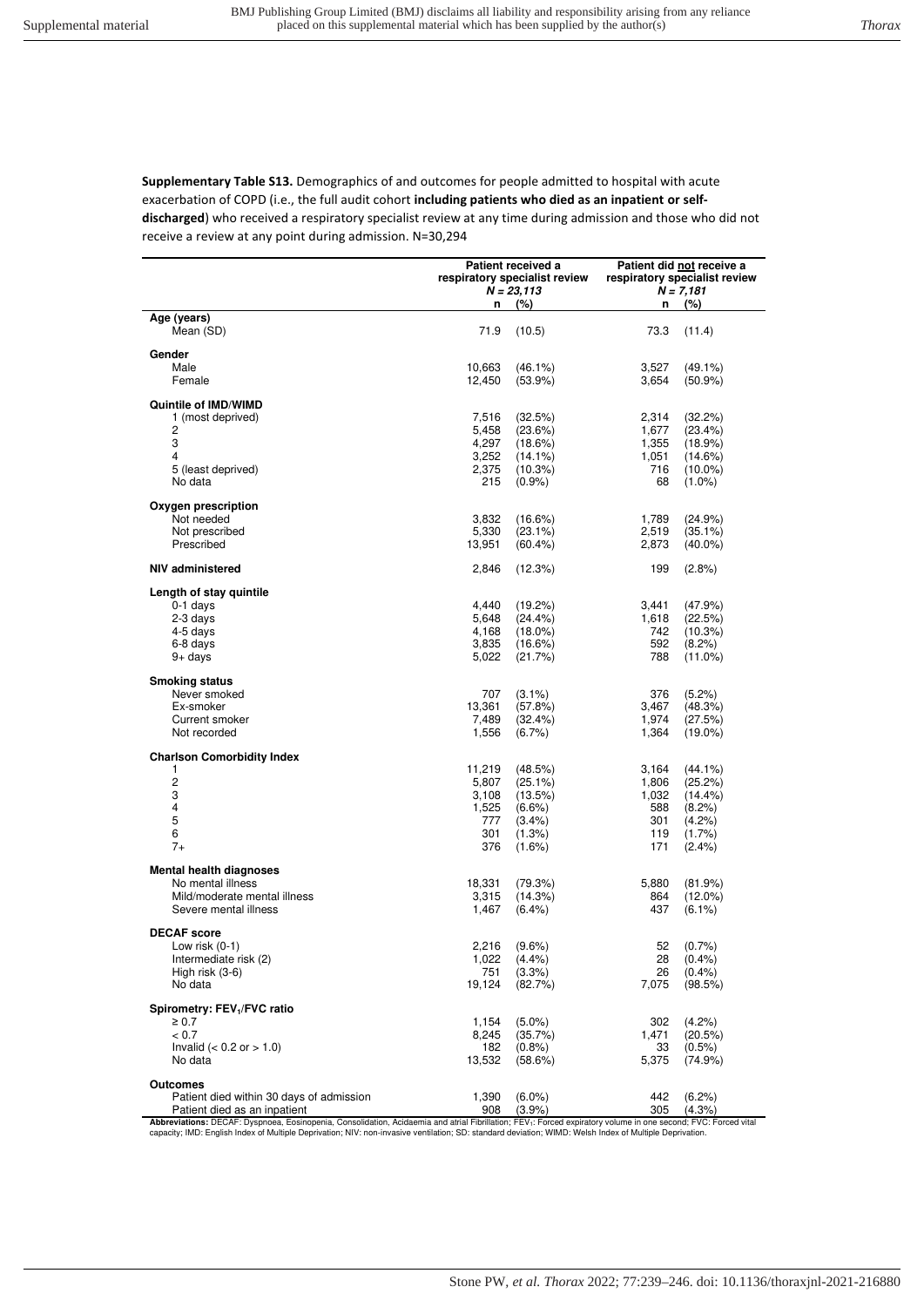**Supplementary Table S14.** Demographics of and outcomes for people admitted to hospital with acute exacerbation of COPD (i.e., the full audit cohort **including patients who died as an inpatient or selfdischarged**) who received a respiratory specialist review within 24 hours of admission and those who received a respiratory specialist >24 hours after admission. N=23,113

|                                                                                                                                                        | Patient reviewed in ≤24<br>hours of admission<br>N = 15,956 |                          | Patient reviewed in >24<br>hours of admission<br>$N = 7,157$ |                         |
|--------------------------------------------------------------------------------------------------------------------------------------------------------|-------------------------------------------------------------|--------------------------|--------------------------------------------------------------|-------------------------|
|                                                                                                                                                        | (%)<br>n                                                    |                          | n (%)                                                        |                         |
| Age (years)<br>Mean (SD)                                                                                                                               | 71.5                                                        | (10.5)                   | 72.9                                                         | (10.6)                  |
| Gender                                                                                                                                                 |                                                             |                          |                                                              |                         |
| Male                                                                                                                                                   | 7,401                                                       | $(46.4\%)$               | 3,262                                                        | (45.6%)                 |
| Female                                                                                                                                                 | 8,555                                                       | (53.6%)                  | 3,895                                                        | (54.4%)                 |
| <b>Quintile of IMD/WIMD</b>                                                                                                                            |                                                             |                          |                                                              |                         |
| 1 (most deprived)                                                                                                                                      | 5,348                                                       | (33.5%)                  | 2,168                                                        | (30.3%)                 |
| 2                                                                                                                                                      | 3,750                                                       | (23.5%)                  | 1,708                                                        | (23.9%)                 |
| 3<br>4                                                                                                                                                 | 2,893<br>2,221                                              | $(18.1\%)$<br>$(13.9\%)$ | 1,404                                                        | (19.6%)<br>(14.4%       |
| 5 (least deprived)                                                                                                                                     | 1,598                                                       | $(10.0\%)$               | 1,031<br>777                                                 | $(10.9\%)$              |
| No data                                                                                                                                                | 146                                                         | $(0.9\%)$                | 69                                                           | $(1.0\%)$               |
|                                                                                                                                                        |                                                             |                          |                                                              |                         |
| Oxygen prescription<br>Not needed                                                                                                                      | 2,757                                                       | (17.3%)                  | 1,075                                                        | $(15.0\%)$              |
| Not prescribed                                                                                                                                         | 3,588                                                       | (22.5%)                  | 1,742                                                        | (24.3%)                 |
| Prescribed                                                                                                                                             | 9,611                                                       | (60.2%)                  | 4,340                                                        | (60.6%)                 |
| NIV administered                                                                                                                                       | 2,028                                                       | (12.7%)                  | 818                                                          | (11.4%)                 |
| Length of stay quintile                                                                                                                                |                                                             |                          |                                                              |                         |
| 0-1 days                                                                                                                                               | 4,083                                                       | (25.6%)                  | 357                                                          | $(5.0\%)$               |
| 2-3 days                                                                                                                                               | 3,924                                                       | (24.6%)                  | 1,724                                                        | $(24.1\%)$              |
| 4-5 days                                                                                                                                               | 2,591                                                       | (16.2%)                  | 1,577                                                        | $(22.0\%)$              |
| 6-8 days                                                                                                                                               | 2,447                                                       | (15.3%)                  | 1,388                                                        | (19.4%)                 |
| 9+ days                                                                                                                                                | 2,911                                                       | (18.2%)                  | 2,111                                                        | (29.5%)                 |
| <b>Smoking status</b>                                                                                                                                  |                                                             |                          |                                                              |                         |
| Never smoked                                                                                                                                           | 468                                                         | (2.9%                    | 239                                                          | (3.3%)                  |
| Ex-smoker<br>Current smoker                                                                                                                            | 9,155<br>5,327                                              | (57.4%)                  | 4,206                                                        | (58.8%)                 |
| Not recorded                                                                                                                                           | 1,006                                                       | (33.4%)<br>(6.3%)        | 2,162<br>550                                                 | $(30.2\%)$<br>$(7.7\%)$ |
|                                                                                                                                                        |                                                             |                          |                                                              |                         |
| <b>Charlson Comorbidity Index</b>                                                                                                                      |                                                             |                          |                                                              |                         |
| 1<br>2                                                                                                                                                 | 8,039<br>3,915                                              | $(50.4\%)$<br>(24.5%)    | 3,180<br>1,892                                               | $(44.4\%)$<br>(26.4%)   |
| 3                                                                                                                                                      | 2,076                                                       | $(13.0\%)$               | 1,032                                                        | $(14.4\%)$              |
| 4                                                                                                                                                      | 1,012                                                       | (6.3%)                   | 513                                                          | (7.2%)                  |
| 5                                                                                                                                                      | 506                                                         | (3.2%)                   | 271                                                          | (3.8%)                  |
| 6                                                                                                                                                      | 178                                                         | $(1.1\%)$                | 123                                                          | $(1.7\%)$               |
| $7+$                                                                                                                                                   | 230                                                         | $(1.4\%)$                | 146                                                          | $(2.0\%)$               |
| <b>Mental health diagnoses</b>                                                                                                                         |                                                             |                          |                                                              |                         |
| No mental illness                                                                                                                                      | 12,614                                                      | $(79.1\%)$               | 5,717                                                        | (79.9%)                 |
| Mild/moderate mental illness<br>Severe mental illness                                                                                                  | 2,328<br>1,014                                              | $(14.6\%)$<br>$(6.4\%)$  | 987<br>453                                                   | $(13.8\%)$<br>(6.3%)    |
|                                                                                                                                                        |                                                             |                          |                                                              |                         |
| <b>DECAF</b> score                                                                                                                                     |                                                             |                          |                                                              |                         |
| Low risk $(0-1)$<br>Intermediate risk (2)                                                                                                              | 1,763                                                       | $(11.1\%)$               | 453                                                          | (6.3%)<br>$(3.6\%)$     |
| High risk (3-6)                                                                                                                                        | 764<br>540                                                  | $(4.8\%)$<br>$(3.4\%)$   | 258<br>211                                                   | $(3.0\%)$               |
| No data                                                                                                                                                | 12,889                                                      | $(80.8\%)$               | 6,235                                                        | $(87.1\%)$              |
|                                                                                                                                                        |                                                             |                          |                                                              |                         |
| Spirometry: FEV <sub>1</sub> /FVC ratio<br>$\geq 0.7$                                                                                                  | 797                                                         | $(5.0\%)$                | 357                                                          | $(5.0\%)$               |
| < 0.7                                                                                                                                                  | 6,002                                                       | (37.6%)                  | 2,243                                                        | (37.6%)                 |
| Invalid $(< 0.2$ or $> 1.0$ )                                                                                                                          | 122                                                         | $(0.8\%)$                | 60                                                           | (0.8%                   |
| No data                                                                                                                                                | 9,035                                                       | (56.6%)                  | 4,497                                                        | (62.8%)                 |
| <b>Outcomes</b>                                                                                                                                        |                                                             |                          |                                                              |                         |
| Died within 30 days of admission                                                                                                                       | 923                                                         | (5.8%)                   | 467                                                          | (6.5%)                  |
| Died as an inpatient                                                                                                                                   | 585                                                         | (3.7%                    | 323                                                          | $(4.5\%)$               |
| Abbreviations: DECAE: Dyspnoea, Ensinopenia, Consolidation, Acidaemia and atrial Eibrillation: EEV.: Enced expiratory volume in one second: EVC: Enced |                                                             |                          |                                                              |                         |

**Abbreviations:** DECAF: Dyspnoea, Eosinopenia, Consolidation, Acidaemia and atrial Fibrillation; FEV<sub>1</sub>: Forced expiratory volume in one second; FVC: Forced<br>vital capacity; IMD: English Index of Multiple Deprivation; NIV: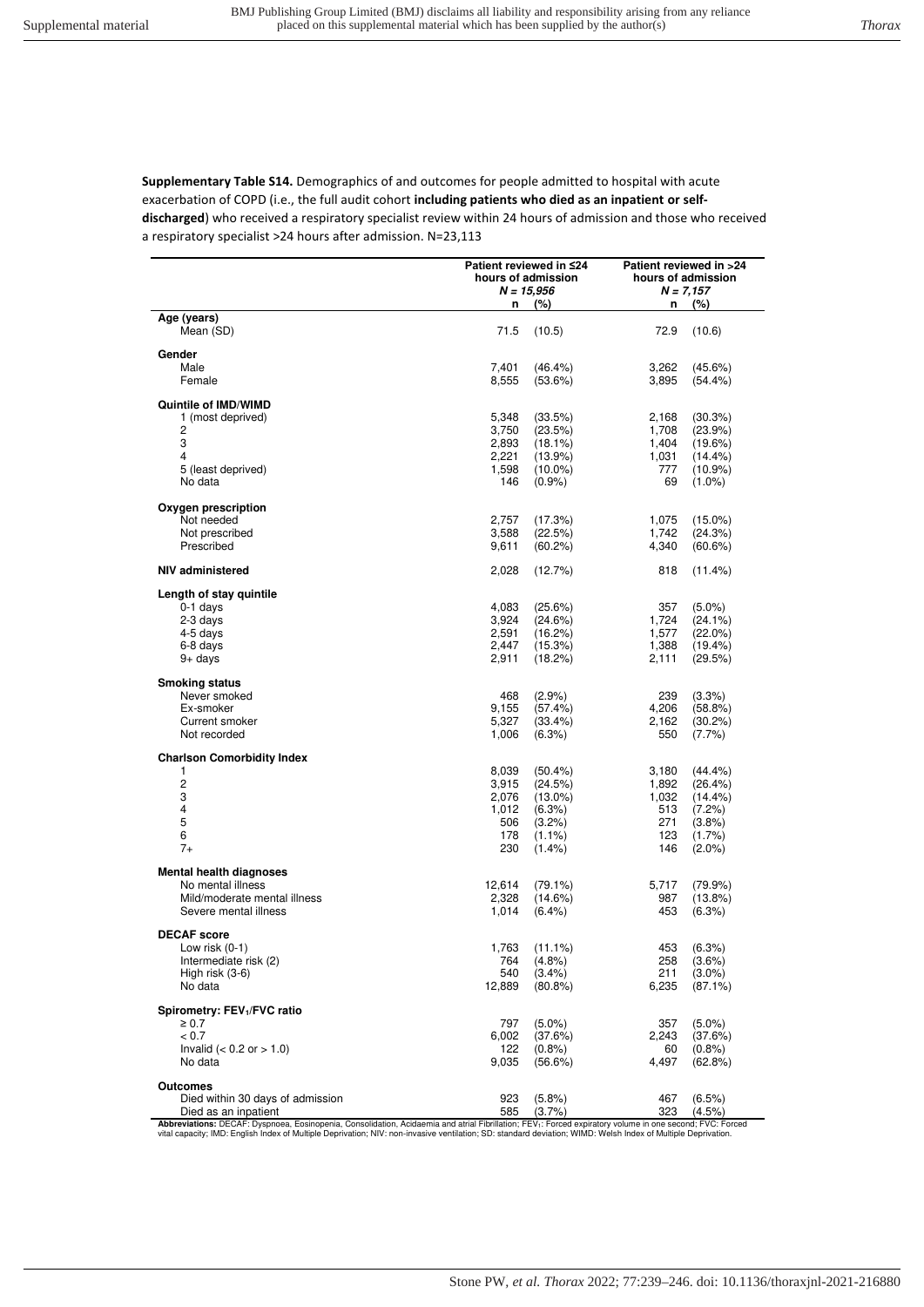**Supplementary Table S15.** Odds ratios and 95% confidence intervals for **30-day mortality** and **inpatient mortality** for each respiratory specialist review exposure **in the full audit cohort** of acute exacerbation of COPD admissions (**including patients who died as an inpatient or self-discharged**).

| Exposure (intervention/control) / Outcome | Odds ratio (95% CI) |                 | Adjusted* odds<br>ratio (95% CI) |                        |
|-------------------------------------------|---------------------|-----------------|----------------------------------|------------------------|
| Specialist review in 24 hours (yes/no)    |                     |                 |                                  |                        |
| Death within 30 days of admission         | 0.94                | $(0.85 - 1.04)$ | 0.93                             | $(0.83 - 1.03)$        |
| Death while an inpatient                  | 0.90                | $(0.80 - 1.02)$ | 0.82                             | $(0.72 - 0.93)$        |
| Received specialist review (yes/no)       |                     |                 |                                  |                        |
| Death within 30 days of admission         | 1.01                | $(0.90 - 1.14)$ | 0.82                             | $(0.72 - 0.94)$        |
| Death while an inpatient                  | 0.99                | $(0.86 - 1.14)$ | 0.69                             | $(0.58 - 0.81)$        |
| Time to specialist review (≤24hrs/>24hrs) |                     |                 |                                  |                        |
| Death within 30 days of admission         | 0.91                | $(0.81 - 1.03)$ | 1.03                             | $(0.90 - 1.17)$        |
| Death while an inpatient                  | 0.88                | $(0.76 - 1.02)$ |                                  | $0.96$ $(0.82 - 1.12)$ |

\*Adjusted for age, sex, socioeconomic status, oxygen requirement, non-invasive ventilation requirement, length of stay, smoking status, Charlson comorbidity index, and mental health diagnoses. **Notes:** Statistically significant results in bold.

**Abbreviations:** CI: confidence interval.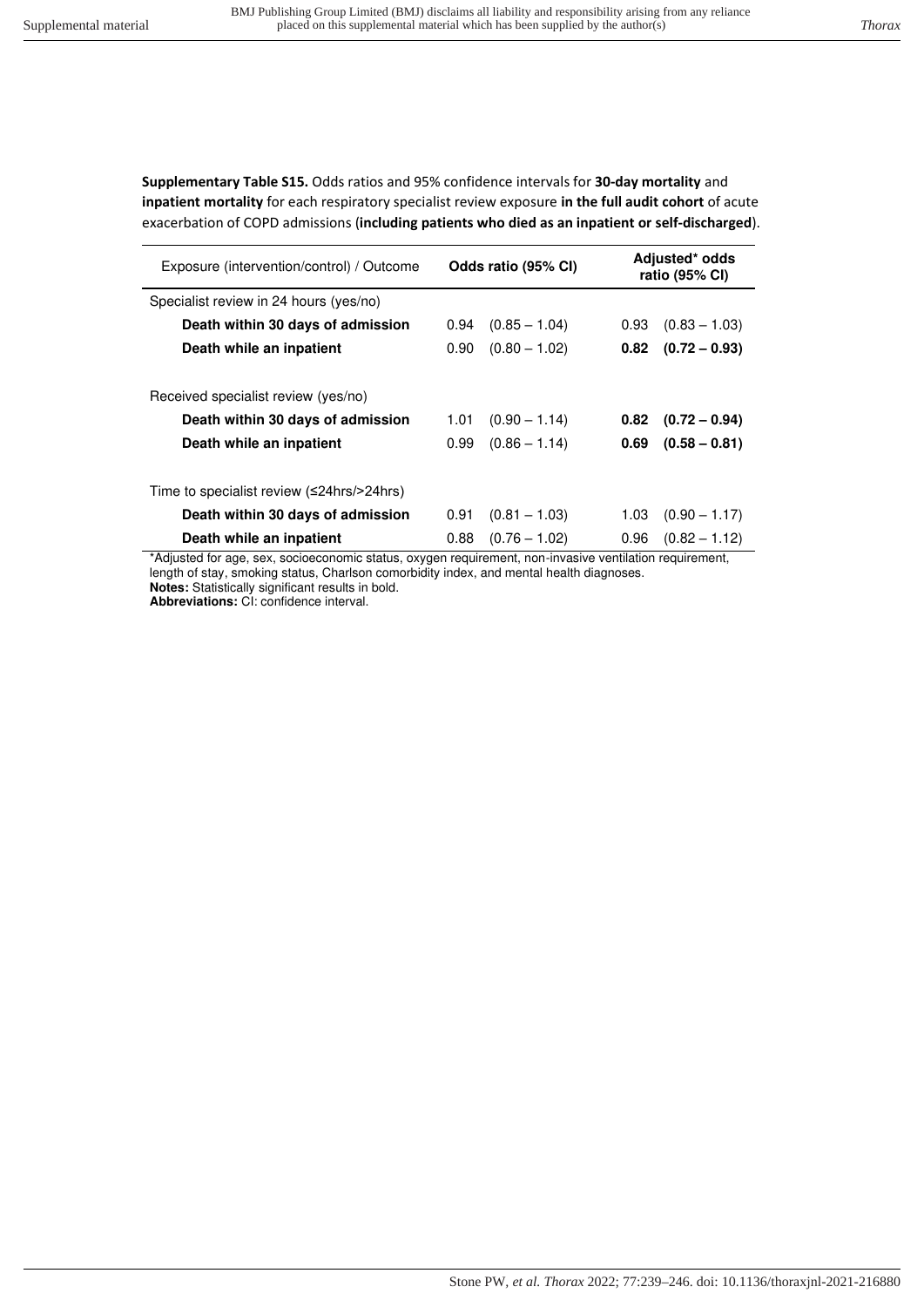**Supplementary Table S16.** Odds ratios and 95% confidence intervals for mortality and readmission for all COPD Best Practice Tariff (BPT) criteria (combined and separately) in people discharged from hospital following acute exacerbation of COPD who were admitted to **English hospitals only**.

| COPD BPT Criteria (intervention/control) / English<br><b>Hospitals Outcome</b> | Odds ratio (95% CI) |                 | Adjusted* odds<br>ratio (95% CI) |                 |
|--------------------------------------------------------------------------------|---------------------|-----------------|----------------------------------|-----------------|
| BPT conforming admission (yes/no)                                              |                     |                 |                                  |                 |
| Death within 30 days of admission                                              | 0.95                | $(0.81 - 1.12)$ | 1.04                             | $(0.88 - 1.23)$ |
| Death within 90 days of admission                                              | 0.97                | $(0.88 - 1.07)$ | 1.04                             | $(0.94 - 1.15)$ |
| Readmission within 30 days of discharge                                        | 0.95                | $(0.90 - 1.01)$ | 0.96                             | $(0.90 - 1.02)$ |
| Readmission within 90 days of discharge                                        | 1.00                | $(0.95 - 1.06)$ | 1.03                             | $(0.97 - 1.08)$ |
| Specialist review in 24 hours (yes/no)                                         |                     |                 |                                  |                 |
| Death within 30 days of admission                                              | 0.99                | $(0.85 - 1.16)$ | 1.10                             | $(0.94 - 1.29)$ |
| Death within 90 days of admission                                              | 1.02                | $(0.93 - 1.11)$ | 1.13                             | $(1.03 - 1.24)$ |
| Readmission within 30 days of discharge                                        | 0.94                | $(0.89 - 0.99)$ | 0.95                             | $(0.90 - 1.01)$ |
| Readmission within 90 days of discharge                                        | 0.98                | $(0.93 - 1.03)$ | 1.01                             | $(0.96 - 1.07)$ |
| Received specialist review (yes/no)                                            |                     |                 |                                  |                 |
| Death within 30 days of admission                                              | 1.08                | $(0.90 - 1.30)$ | 1.06                             | $(0.86 - 1.30)$ |
| Death within 90 days of admission                                              | 1.26                | $(1.13 - 1.41)$ | 1.17                             | $(1.03 - 1.32)$ |
| Readmission within 30 days of discharge                                        | 1.08                | $(1.01 - 1.16)$ | 0.98                             | $(0.91 - 1.05)$ |
| Readmission within 90 days of discharge                                        | 1.08                | $(1.02 - 1.15)$ | 1.03                             | $(0.96 - 1.10)$ |
| Time to specialist review (≤24hrs/>24hrs)                                      |                     |                 |                                  |                 |
| Death within 30 days of admission                                              | 0.94                | $(0.78 - 1.12)$ | 1.12                             | $(0.93 - 1.36)$ |
| Death within 90 days of admission                                              | 0.89                | $(0.80 - 0.99)$ | 1.11                             | $(0.99 - 1.24)$ |
| Readmission within 30 days of discharge                                        | 0.87                | $(0.82 - 0.94)$ | 0.95                             | $(0.88 - 1.02)$ |
| Readmission within 90 days of discharge                                        | 0.93                | $(0.87 - 0.98)$ | 1.00                             | $(0.94 - 1.06)$ |
|                                                                                |                     |                 |                                  |                 |
| Discharge bundle (yes/no)**                                                    |                     |                 |                                  |                 |
| Death within 30 days of admission                                              | 0.87                | $(0.74 - 1.02)$ | 0.86                             | $(0.71 - 1.03)$ |
| Death within 90 days of admission                                              | 0.96                | $(0.88 - 1.06)$ | 0.88                             | $(0.79 - 0.98)$ |
| Readmission within 30 days of discharge                                        | 1.01                | $(0.95 - 1.07)$ | 0.97                             | $(0.90 - 1.04)$ |
| Readmission within 90 days of discharge                                        | 1.05                | $(0.99 - 1.10)$ | 1.02                             | $(0.96 - 1.09)$ |

\*Adjusted for age, sex, socioeconomic status, oxygen requirement, non-invasive ventilation requirement, length of stay, smoking status, Charlson comorbidity index, and mental health diagnoses.

\*\*Additionally adjusted for receipt of respiratory specialist review.

**Notes:** Statistically significant results in bold.

**Abbreviations:** BPT: Best Practice Tariff; CI: confidence interval COPD: chronic obstructive pulmonary disease.